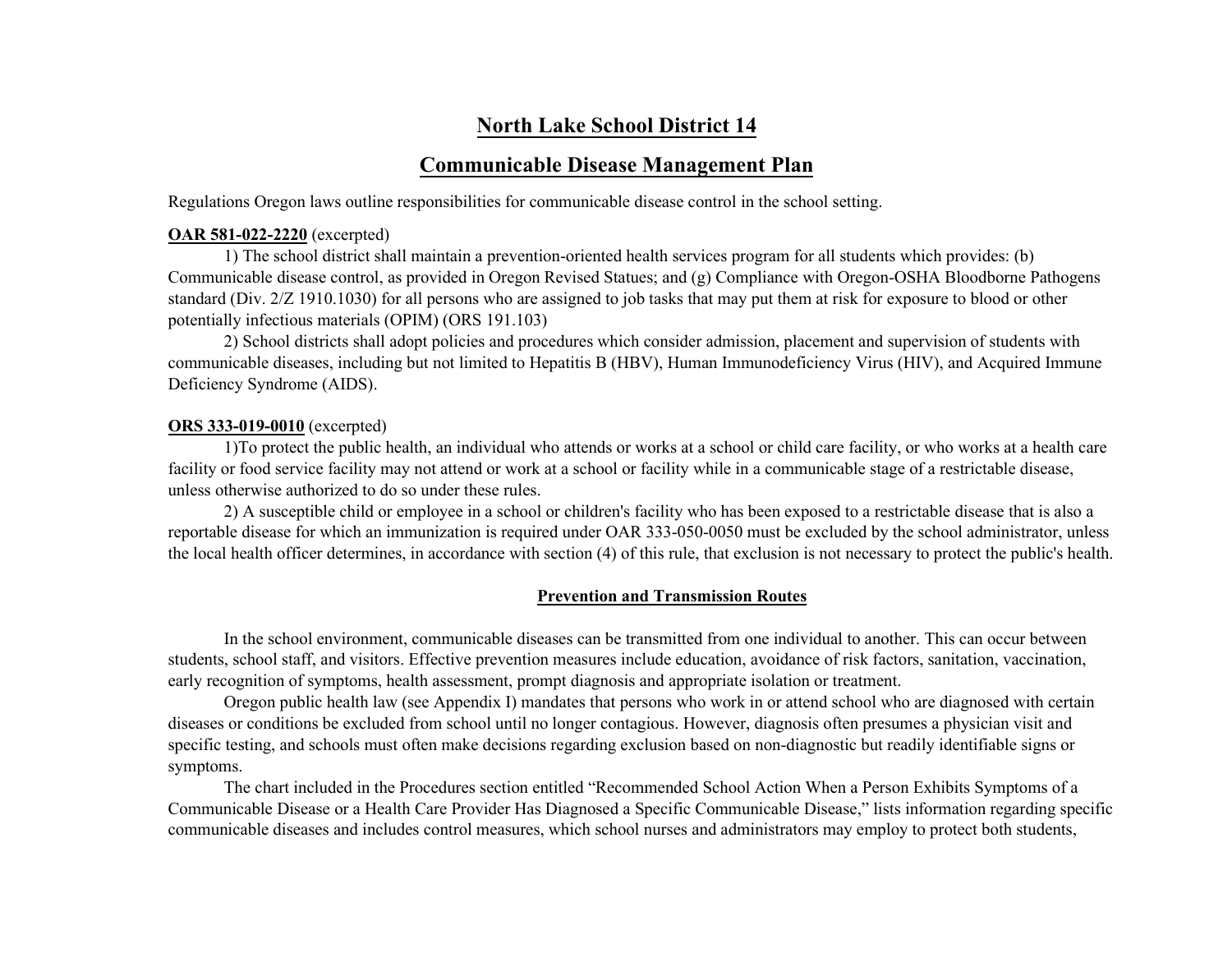school staff and visitors. Local school boards may wish to adopt the recommendations from this source as a basis for policy regarding school-restrictable diseases.

**Prevention**: Hand Washing is the most important action Frequent and thorough hand washing is the primary prevention measure against the spread of communicable diseases. When done correctly, hand washing will help students, school staff and visitors avoid spreading and receiving disease-causing bacteria and viruses.

## **Effective Hand Washing**

- Use plenty of soap and water.
- Scrub vigorously wrists, tops of hands, between fingers, under and around rings, palms and fingernails for 20 seconds.
- Rinse well.
- Dry.
- Turn off the faucet with a paper towel so clean hands stay clean.

The soap and rubbing action of handwashing helps dislodge and remove germs. When soap and water is not available, hand sanitizer can be used to help reduce the spread of germs.

Hand sanitizers may kill germs, but do not effectively remove particles, such as dirt or body fluids. Visibly dirty hands should always be washed with soap and water. Some bacteria and viruses are not killed by hand sanitizers. Check product labels for specific organisms killed. For greatest protection against the spread of disease, hands should be washed thoroughly with soap and water.

It is important to wash hands:

- After blowing nose, coughing, or sneezing (even if you use a tissue)
- After changing a diaper
- After handling animals or animal waste
- After recess or gym
- After touching garbage
- After using the bathroom or assisting another person in the bathroom
- Before and after caring for someone who is sick
- Before and after treating a cut or wound
- Before eating
- Before, during and after preparing food
- When hands are dirty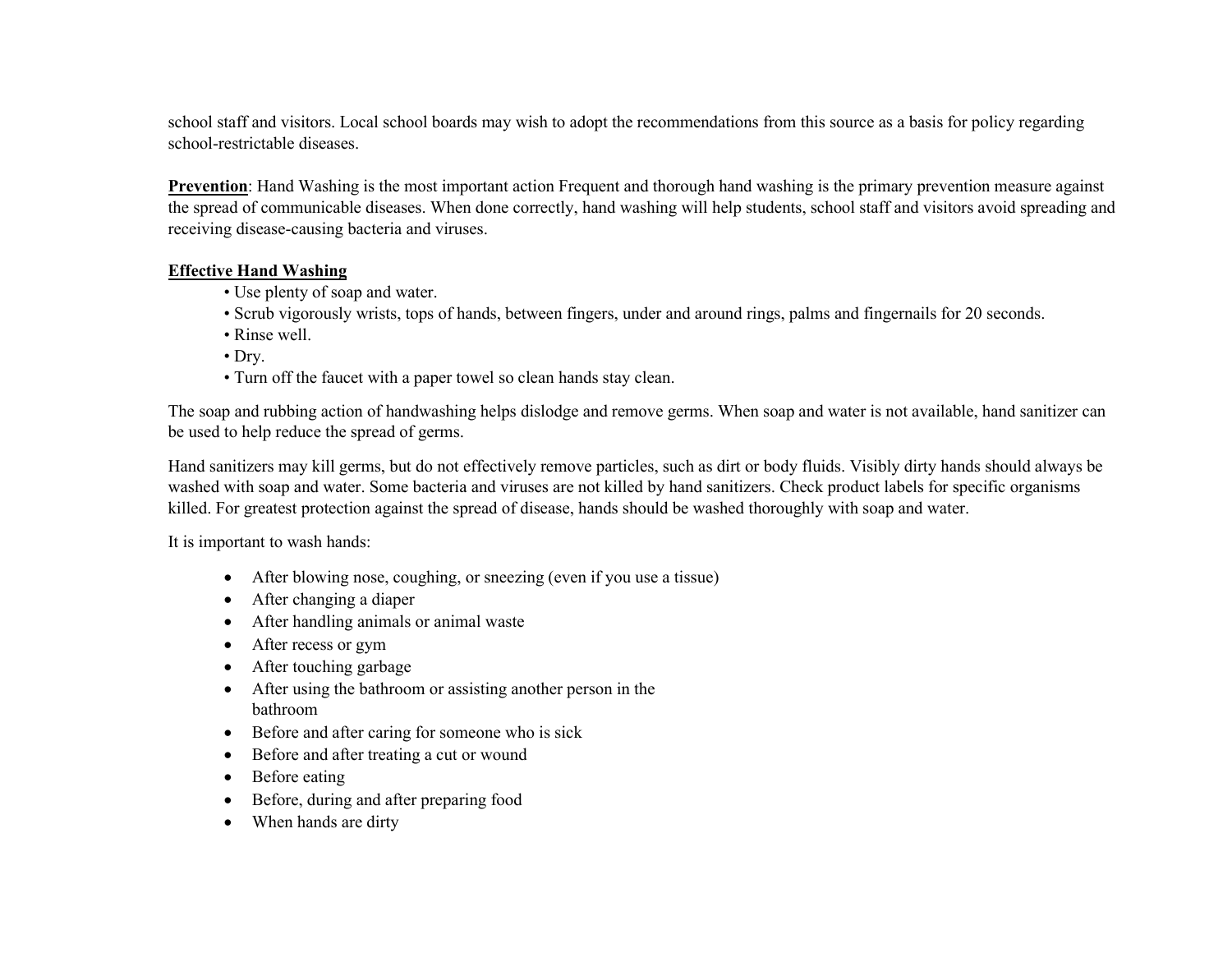## **Prevention: Exposure Avoidance**

All staff and students need to maintain strict adherence to body fluid exposure precautions. Report all body fluid contacts with broken skin, mucous membranes (in the nose, mouth or eyes) or through puncture wounds (such as human bites and needle stick injuries) to your school's school nurse and/or administrator.

Surfaces or objects commonly touched by students or staff (such as desk tops, toys, wrestling mats) should be cleaned at least daily. Surfaces or objects soiled with blood or other body fluids should be cleaned and disinfected using gloves and any other precautions needed to avoid coming into contact with the fluid. Remove the spill, then clean and disinfect the surface.

## **Communicable Disease Transmission Routes**

## **Airborne**

Infection via airborne transmission routes can occur when the germ from an infected person becomes suspended in the air and is then inhaled by another person. Examples of airborne diseases include tuberculosis, measles, chickenpox; less common diseases like smallpox and SARS Prevention of airborne transmission diseases.

• If you haven't had measles or chickenpox, you should be vaccinated against them.

• Isolate persons with these diseases from public places until they are no longer infectious.

## **Respiratory Droplet**

Infection can occur when the germ from an infected person's nose or throat comes into contact with the mucous membranes (the eyes, nose or mouth) of another person by coughing, sneezing or spitting. Such transfers occur only at distances of less than 6 feet. Examples of respiratory droplet diseases: Common cold, influenza (flu), whooping cough (pertussis), meningococcal disease.

## **Prevention of respiratory droplet diseases**:

- Cover mouth and nose when coughing and sneezing.
- Use tissues when coughing and sneezing. Do not reuse handkerchiefs or tissues.
- Discard tissues promptly in an appropriate waste container. Wash hands after discarding tissue.
- If tissues are not available, cough or sneeze into one's sleeve, not into one's hands.
- Stay up-to-date on vaccinations (flu, pertussis, meningococcal)

## **Direct or Indirect Contact**

Direct contact: Infections can spread from person to person by either skin-to-skin contact or skin-to-mucous membrane contact. (Germs that can be spread by respiratory droplet are often spread by this route as well.)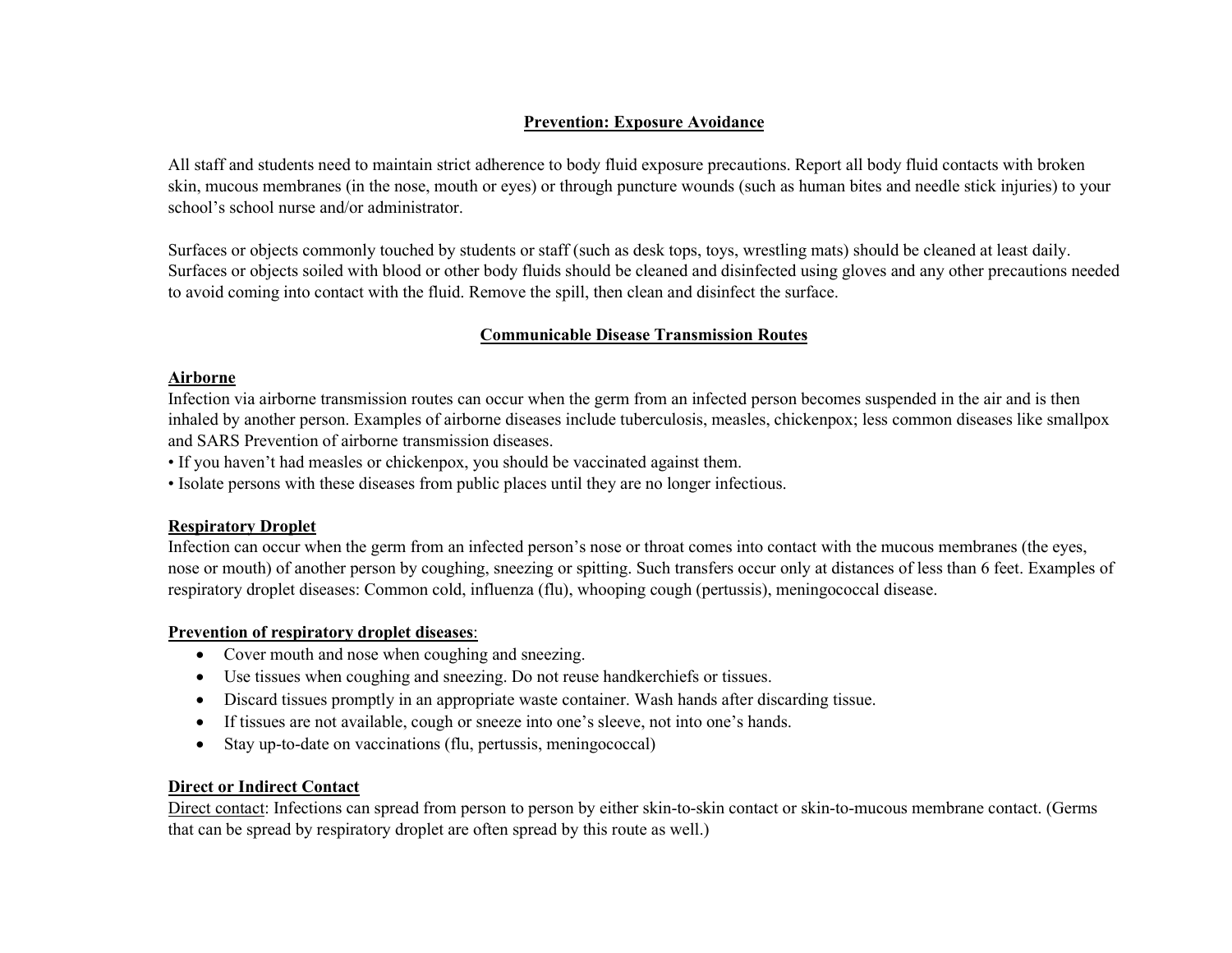Indirect contact: Infections can spread from contaminated object to person.

Examples of diseases spread by contact: Fungal infections (such as "ringworm"), herpes virus, mononucleosis, skin infections (such as Staph and Strep), influenza (flu), common cold.

Prevention of diseases spread by contact:

- Wash hands thoroughly and often.
- Always follow work practice controls as required by the Oregon-OSHA Bloodborne Pathogens standard and described in the school district exposure control plan (SDEP) when handling potentially infectious materials or other body fluids.
- Cover sores and open areas on skin with a bandage which completely covers the affected area. Make sure that no fluids can leak from the bandage.
- Wash items contaminated with body fluids, such as saliva, blood, urine, feces, nasal secretions and vomit, following OR-OSHA and CDC Guidelines and District protocol.
- Appropriately clean frequently touched objects in the environment (door knobs, phones).
- Stay up-to-date on flu vaccination.

## **Fecal – Oral**

Infection can spread from the stool or fecal matter of an infected person to another person, usually by contaminated hand-to-mouth contact, or by way of contaminated objects, when effective hand washing is not done after toileting or through poor personal hygiene.

Examples of fecal-oral diseases: Diarrheal illnesses, Hepatitis A, pinworms'

## Prevention of fecal-oral diseases:

- Wash hands thoroughly and often.
	- o After using the toilet;
	- o After assisting with toileting or diapering;
	- o Before eating, handling, or preparing all foods; and
	- o After touching animals
- Provide training for all students and staff who work in direct student care, food preparation, food service and cleaning.
- Wash toys or other objects with soap or detergent before and after use, followed by an EPA and district approved disinfectant.
- Stay up-to-date on Hepatitis A vaccination.

## **Foodborne**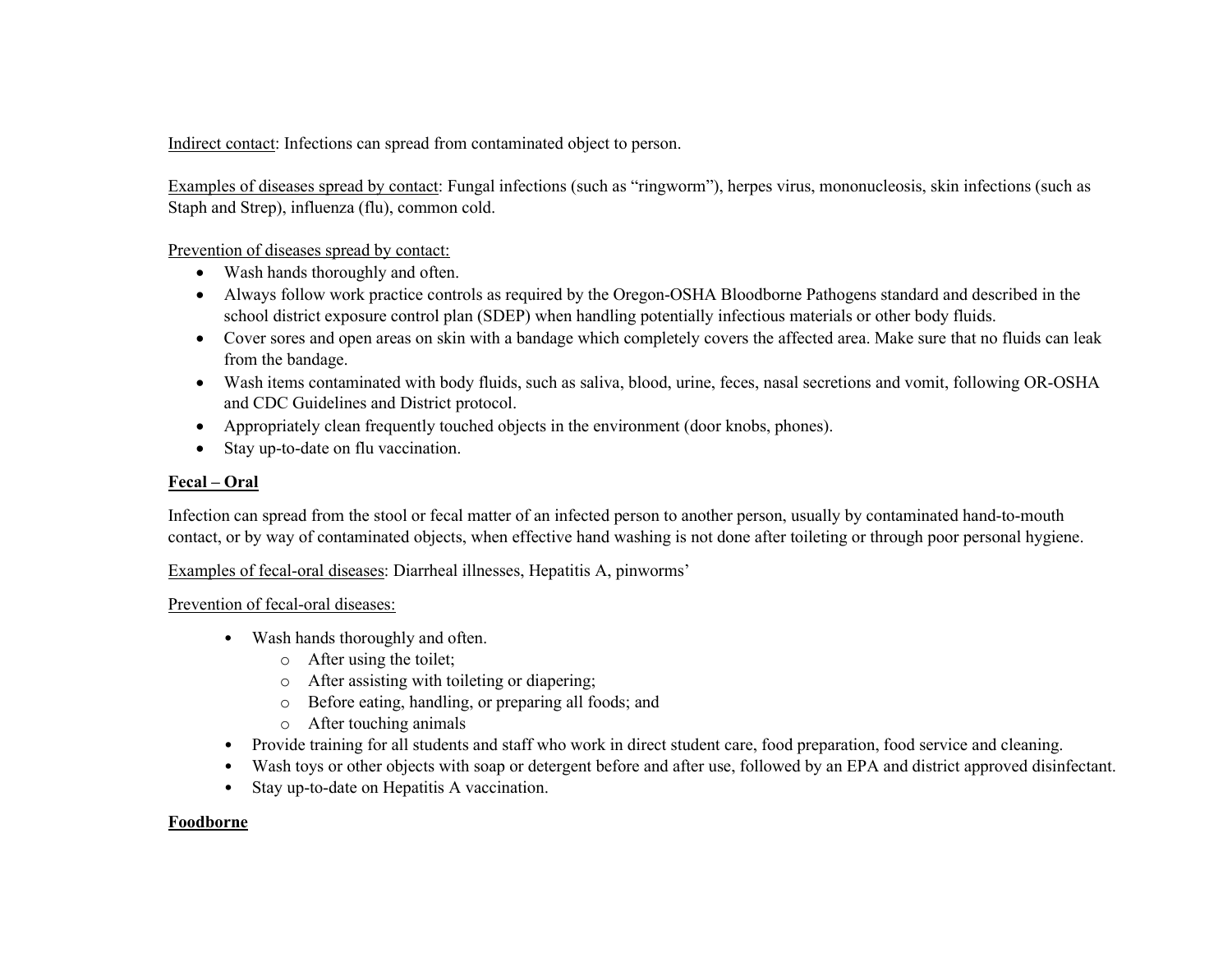Foodborne illnesses occur as a result of eating food that has been improperly handled, prepared or stored.

Examples of foodborne illnesses: Diarrheal diseases, Hepatitis A

Prevention of foodborne illnesses:

- Practice effective hand washing before touching foods
- Prohibit any ill student or staff from working in the cafeteria, kitchen or around food preparation, service or clean-up.
- Store food appropriately; keep cold foods cold and hot foods hot.
- Only commercially prepared and packaged foods can be brought to school for classroom parties.
- All food preparation and service must be done according to Food Service guidelines and local school district policies.
- A Hepatitis A vaccine is available.

## **Waterborne**

Waterborne illnesses are spread by consumption or exposure to water that has been contaminated with infectious germs. The contaminated water may be swallowed or come into contact with the person's skin or mucous membranes.

Examples of waterborne illnesses: Diarrheal diseases, skin infections, Hepatitis A.

Prevention of waterborne illnesses:

- Make effective hand washing mandatory before preparing water for student activity, and after conclusion of the activity and activity clean up.
- Fill and disinfect 'water tables' or activity area immediately before play period with a chlorine bleach solution of 1 teaspoon per gallon of water, freshly mixed each day per district procedure.
- Wash toys or other objects with soap or detergent before and after use, followed by an EPA and district approved disinfectant.
- Prohibit ill students and staff from participating in water related activities.
- Showering after exposure to potentially infectious water can reduce the amount of germs on the skin.
- Hepatitis A vaccine is available.

## **Bloodborne**

Bloodborne illnesses are spread through very specific and close contact with an infected person's body fluids, such as unprotected sexual contact, sharing needles or drug paraphernalia, by a pregnant mother to her unborn child, blood transfusions (rarely), tattooing or piercing in unlicensed establishments and puncture wounds (needle-stick injuries).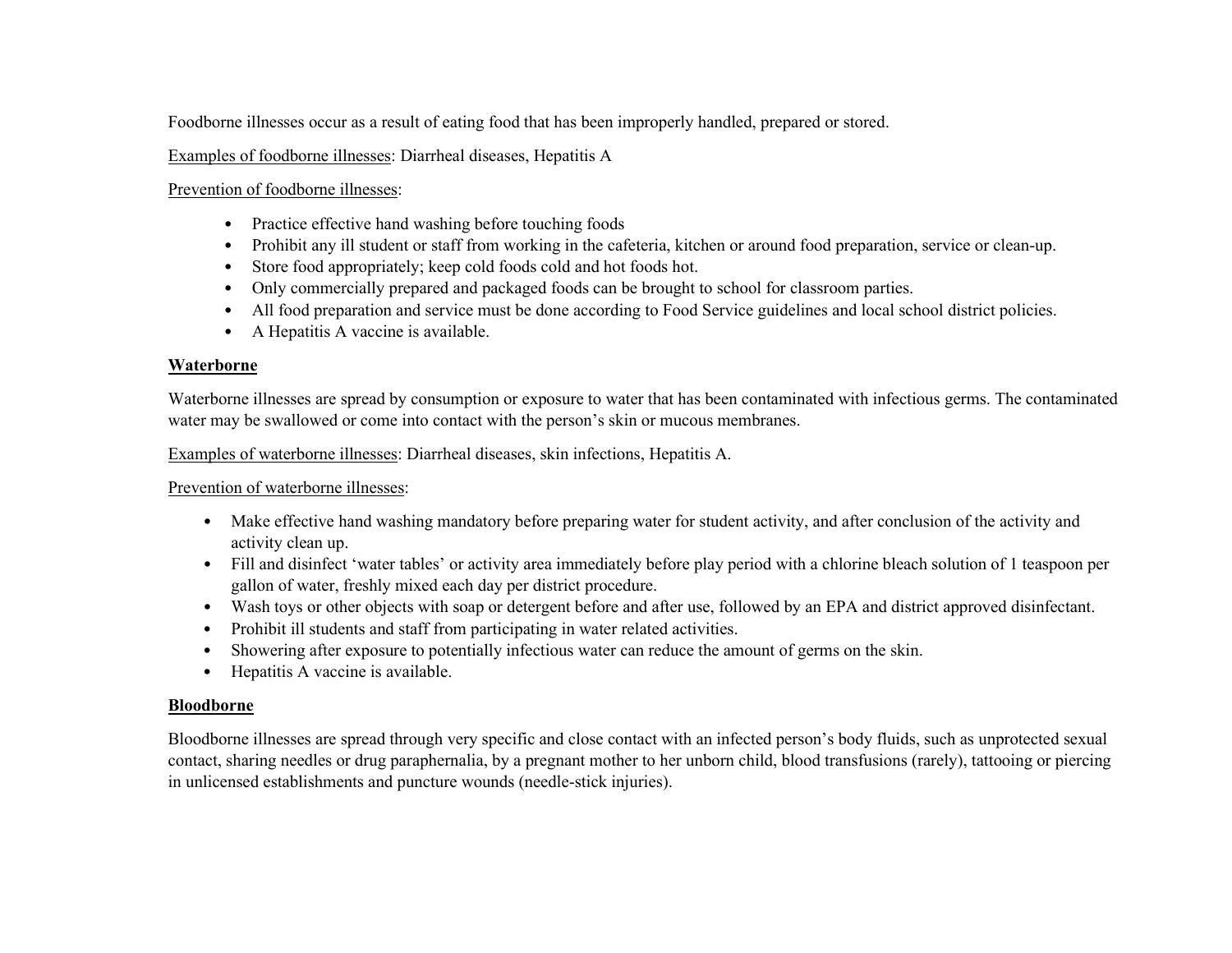In the school setting, risk for infections can occur when infected body fluids come into contact with a person's broken skin, mucous membranes or through a puncture wound (e.g. needlestick injury, sharp objects, human bite or fight).

Examples of blood-borne illnesses: Hepatitis B, C, and D; HIV/AIDS.

#### Prevention of blood-borne illnesses

- Wash hands thoroughly and often.
- Provide continuing education to students and staff regarding risk factors and behaviors.
- Ensure compliance with the OSHA Bloodborne Pathogen Standard for school districts and employees.
- Use Standard Precautions for students, school staff and visitors: Assume that all body fluids of all persons have a potential for the spread of infections.
- Have body fluid clean-up kits available for trained staff to utilize.
- Hepatitis B vaccine is available.

## **Sexual Transmission**

Sexually transmitted infections are spread from person to person through sexual intercourse (including oral and anal sex). Some diseases, such as HIV, and Hepatitis B and C, can be transmitted both by bloodborne and sexual routes.

Examples of sexually transmitted infections: Gonorrhea, Chlamydia, Syphilis, Herpes, Genital warts (human papillomavirus).

## Prevention of sexually transmitted infections:

- Provide Oregon's comprehensive sexuality curriculum so that students will be aware of safety issues in this area.
- HPV vaccine is available.

## **Procedures**

## **Communicable Disease Control Measures – Guidelines for Exclusion**

## **Expanded Guidelines for School Staff**

Symptoms described in the EXPANDED GUIDELINES FOR SCHOOL STAFF should be considered reasons for exclusion until symptoms are resolved for the length of time indicated below OR until the student has been cleared by a licensed healthcare provider, unless otherwise noted.

School personnel considering a student exclusion should also consider the following: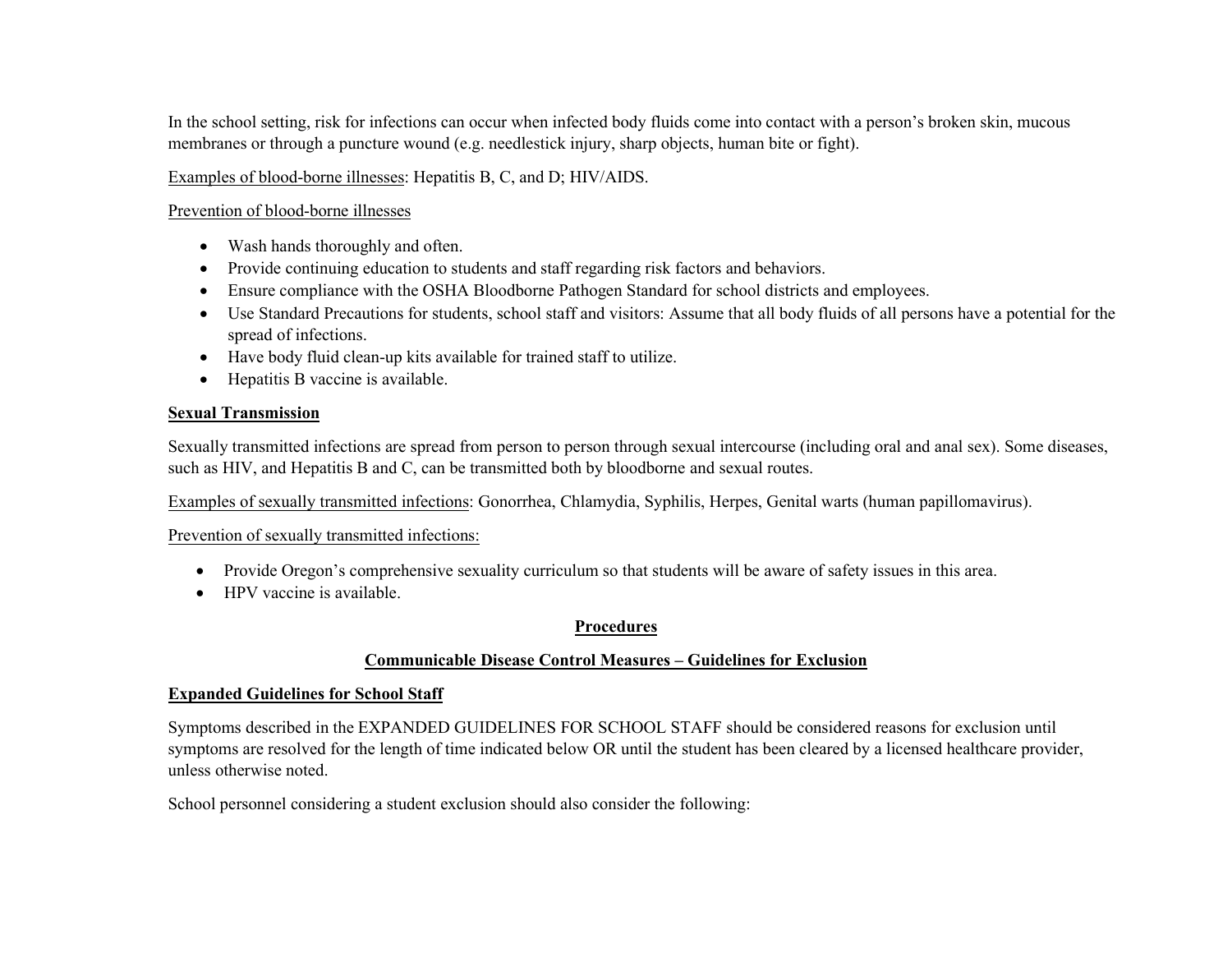- Only a licensed health care provider can determine a diagnosis or prescribe treatment.
- The school administrator has the authority to enforce exclusion. [OAR 333-019-0010]
- Consultation with a registered nurse.
- Messages about health should be created in collaboration with those licensed or trained in the health field. The registered nurse practicing in the school setting or the local public health authority should be consulted regarding notifying parents/guardians about health concerns, including describing risks and control measures.
- During times of increased concern about a specific communicable disease, such as a local flu outbreak or another emergent disease, changes to this guidance may be warranted. School administrators should work with local public health authorities regarding screening for illness, reporting of illness, and length of exclusion related to specific symptoms of concern.

Students and school staff who are diagnosed with a school-restrictable disease must be excluded from work or attendance. Susceptible students and school staff may also be excluded following exposure to selected diseases, per instructions to the school administrator from the local public health authority or per OHA state-wide posted notices. [OAR 333-019-0010; 333-019-0100]

Students should also be excluded from school if they exhibit:

- Fever: a measured oral temperature of 100.4°F, with or without the symptoms below.
	- o Stay home until temperature is below 100.4°F for 72 hours WITHOUT the use of fever-reducing medication such as ibuprofen (Advil), acetaminophen (Tylenol), aspirin.
- Skin rash or sores: ANY new rash if not previously diagnosed by a health care provider OR if rash is increasing in size OR if new sores or wounds are developing day-to-day OR if rash, sores or wounds are draining and cannot be completely covered with a bandage.
	- o Stay home until rash is resolved OR until sores and wounds are dry or can be completed covered with a bandage OR until diagnosis and clearance are provided by a licensed healthcare provider.
- Difficulty breathing or shortness of breath not explained by situation such as exercise: feeling unable to catch their breath, gasping for air, breathing too fast or too shallowly, breathing with extra effort such as using muscles of the stomach, chest, or neck.
	- o Seek medical attention; return to school when advised by a licensed healthcare provider.
- Concerning cough: persistent cough that is not yet diagnosed and cleared by a licensed healthcare provider OR any acute (nonchronic) cough illness OR cough that is frequent or severe enough to interfere with active participation in usual school activities.
	- o Stay home until 72 hours after cough resolves.
	- o If pertussis ("whooping cough") is diagnosed by a licensed healthcare provider, student must be excluded from school until completion of a 5-day course of prescribed antibiotics or until cleared for return by the local public health authority. If COVID-19 is diagnosed, exclude until cleared for return by the local public health authority.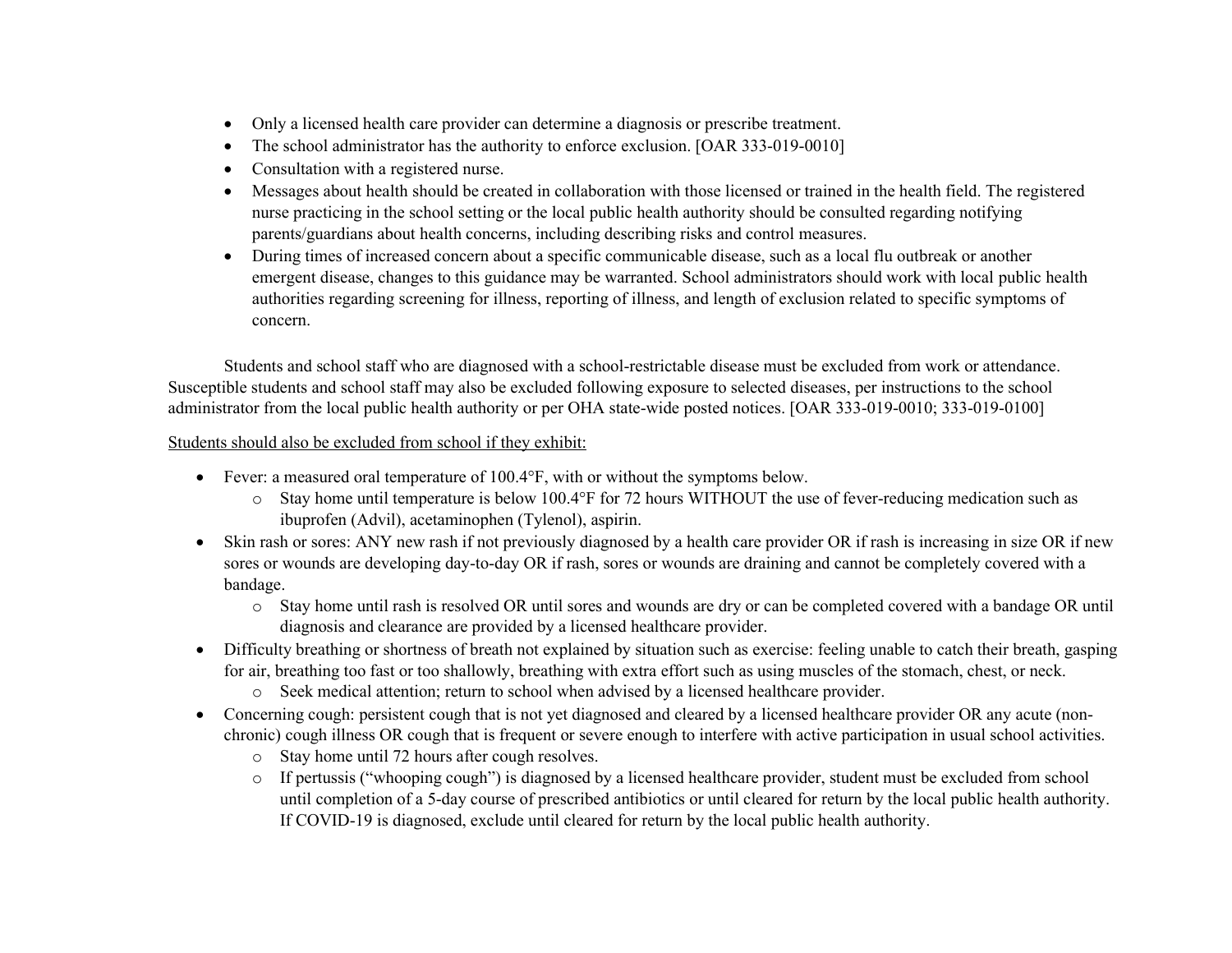- Diarrhea: three or more watery or loose stools in 24 hours OR sudden onset of loose stools OR student unable to control bowel function when previously able to do so.
	- o Stay home until 48 hours after diarrhea resolves.
- Vomiting: at least 1 episode that is unexplained.
	- o Stay home until 48 hours after last episode.
- Headache with a stiff neck and fever OR headache with recent head injury not yet seen and cleared by licensed health provider.
	- o Recent head injury: consider ODE concussion guidance.
- Jaundice: yellowing of the eyes or skin (new or uncharacteristic)
	- o Must be seen by a licensed prescriber and cleared before return to school.
- Concerning eye symptoms: colored drainage from the eyes OR unexplained redness of one or both eyes OR eye irritation accompanied by vision changes OR symptoms such as eye irritation, pain, redness, swelling or excessive tear production that prevent active participation in usual school activities.
	- o Students with eye symptoms who have been seen and cleared by a licensed prescriber may remain in school after indicated therapy has been started.
- Behavior change: unexplained uncharacteristic irritability, lethargy, decreased alertness, or increased confusion OR any unexplained behavior change accompanied by recent head injury not yet assessed and cleared by a licensed healthcare provider.
	- o In case of head injury, consider ODE concussion guidance.
- Major health event: may include an illness lasting more than 2 weeks; a surgical procedure with potential to affect vital signs or active participation in school activities; or a new or changed health condition for which school staff is not adequately informed, trained, or licensed to provide care.
	- o Student should not be at school until health and safety are addressed.
	- o School staff should follow appropriate process to address reasonable accommodations and school health service provision in accordance with applicable federal and state laws.
- Student requiring more care than school staff can safely provide.
	- o Student should not be at school until health and safety are addressed.
	- o School staff should follow appropriate process to address reasonable accommodations and school health service provision in accordance with applicable federal and state laws.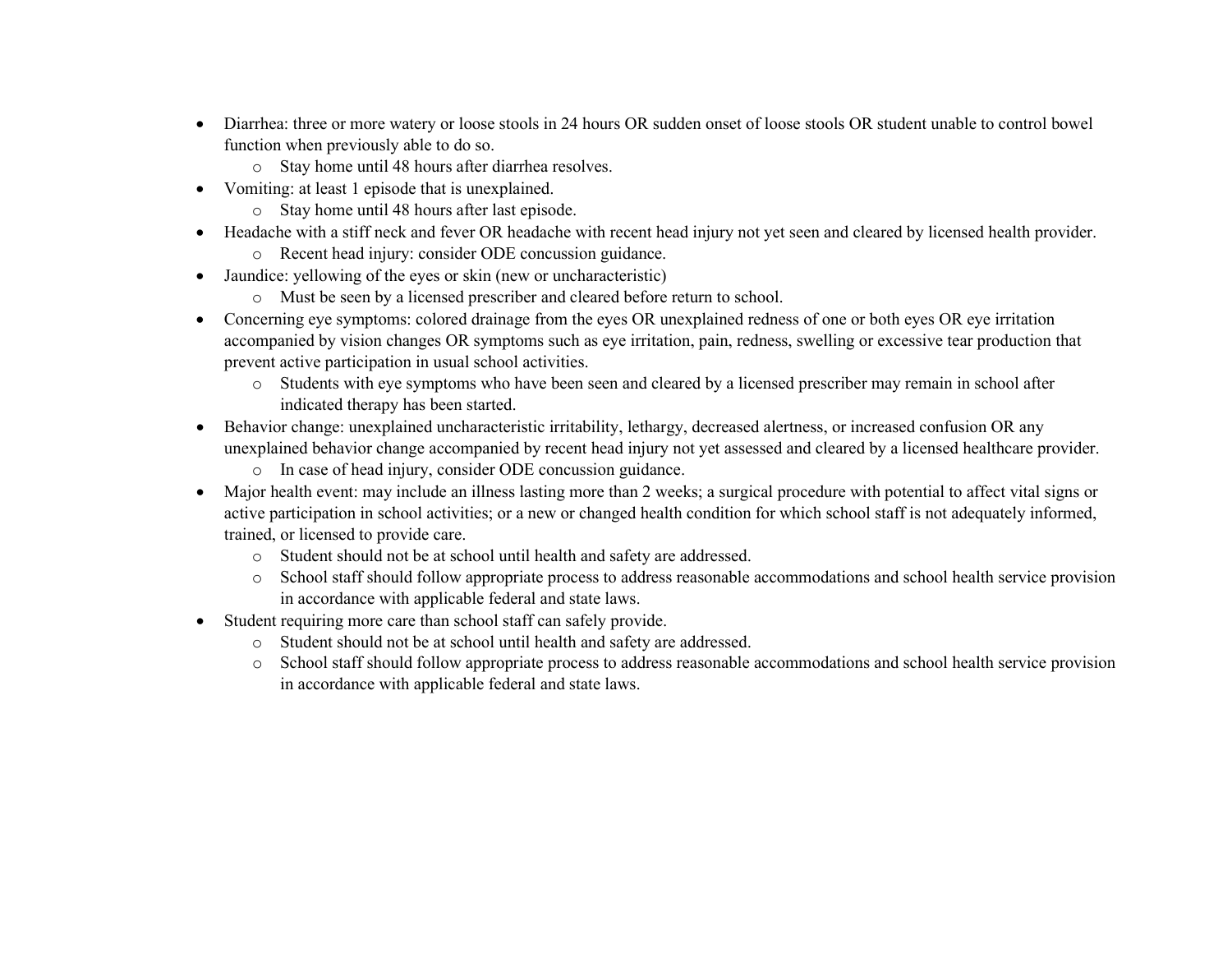# **When Should I Keep My Student Home?**

NOTE: These are school instructions, not medical advice. Please contact your doctor with health concerns.

| Student's Symptoms or Illness                            | Student May Return to School When*                |
|----------------------------------------------------------|---------------------------------------------------|
| Fever: temperature by mouth greater than 100.4           | No fever for at least 72 hours without the use of |
| degrees                                                  | fever reducing medicine                           |
| Skin rash or open sores                                  | Rash is gone; sores are dry or can be completely  |
|                                                          | covered by a bandage; or with orders from doctor. |
| New Cough illness                                        | In general, when symptom-free for 72 hours. If    |
|                                                          | pertussis (whooping cough) is diagnosed, after    |
|                                                          | taking 5-day course of prescribed antibiotics, or |
|                                                          | when cleared for return by local public health    |
|                                                          | authority. If COVID-19 is diagnosed, with orders  |
|                                                          | from local public health authority.               |
| <b>Diarrhea</b> : 3 loose or watery stools in one day OR | Symptom-free for 48 hours.                        |
| newly not able to control bowel movements                |                                                   |
| <b>Vomiting</b>                                          | Symptom-free for 48 hours.                        |
| Headache with stiff neck and fever; OR with              | Symptom-free or with orders from doctor.          |
| recent head injury                                       |                                                   |
| <b>Jaundice:</b> (new) yellow color in eyes or skin      | After orders from doctor or local public health   |
|                                                          | authority.                                        |
| Red eyes or eye discharge: yellow or brown               | Redness and discharge is gone OR with orders      |
| drainage from eyes                                       | from doctor.                                      |
| Acting different without a reason: unusually             | After return to normal behavior OR with orders    |
| sleepy or grumpy OR acting differently after a           | from doctor.                                      |
| head injury                                              |                                                   |
| Major health event, like surgery OR an illness           | After orders from doctor.                         |
| lasting 2 or more weeks                                  |                                                   |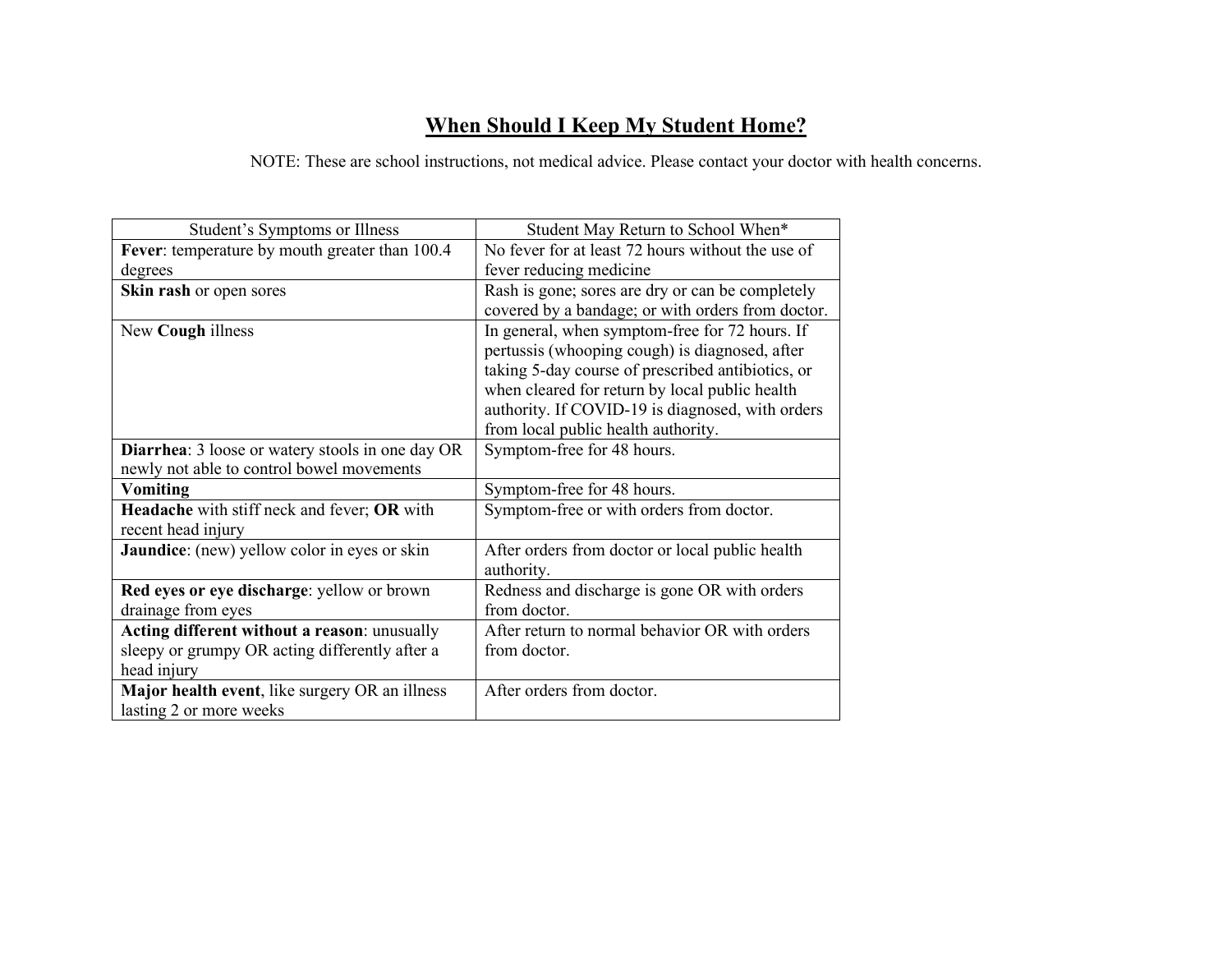## **Recommended School Action When a Person Exhibits Symptoms of a Communicable Disease or**

## **a Health Care Provider Has Diagnosed a Specific Communicable Disease**

If you become aware the child has any of the following diseases, then clearance by the local health department is required before the child returns to school: Chickenpox, COVID-19, diphtheria, hepatitis A, hepatitis E, measles, mumps, pertussis (whooping cough), rubella, Salmonella enterica serotype Typhi infection, scabies, Shiga-toxigenic E. coli (STEC) infection (O157 and others), shigellosis, and infectious tuberculosis. Call your local public health authority with questions.

Children with any of the symptoms listed in this plan should be excluded from school until the symptoms are no longer present, or until the student is cleared to return by a licensed physician.

| <b>DISEASE/SYMPTOMS</b>             | <b>SCHOOL EXCLUSION/</b>      | <b>TRANSMISSION/</b>               | <b>RECOMMENDED SCHOOL</b>                 |
|-------------------------------------|-------------------------------|------------------------------------|-------------------------------------------|
|                                     | <b>SCHOOL RESTRICTION and</b> | <b>COMMUNICABILITY</b>             | <b>CONTROL MEASURES</b>                   |
|                                     | <b>REPORTING TO LOCAL</b>     |                                    |                                           |
|                                     | <b>HEALTH DEPARTMENT</b>      |                                    |                                           |
| <b>AIDS</b> (Acquired Immune        | <b>Exclude: NO</b>            | Spread by:                         | Strict adherence to standard<br>$\bullet$ |
| <b>Deficiency Syndrome)</b>         | <b>Restriction: NO</b>        | • Direct contact with potentially  | precautions when handling                 |
| • AIDS is a later stage of an       | <b>Report:</b> YES – call CD  | infectious blood to broken skin,   | body fluids                               |
| infection caused by the Human       | coordinator at Local Health   | mucous membranes or through        | Report, to school nurse or<br>$\bullet$   |
| Immunodeficiency Virus(HIV).        | Department                    | puncture wounds                    | administrator, all accidental             |
| · Swollen lymph nodes, loss of      |                               | Communicable:                      | body fluid exposures to broken            |
| appetite, chronic diarrhea, weight  |                               | • Lifetime infection after initial | skin, mucous membranes or                 |
| loss, fever or fatigue, cancers and |                               | infection with virus               | puncture wounds (e.g., bites,             |
| other infections                    |                               |                                    | needle stick injuries)                    |
| <b>ATHLETE'S FOOT</b>               | <b>Exclude: NO</b>            | Spread by:                         | Restrict walking barefoot,<br>$\bullet$   |
| • Dry scaling and/or cracking       | <b>Restriction: NO</b>        | • Direct contact with infectious   | sharing towels, socks & shoes             |
| blisters and itching, especially    | Report: NO                    | areas                              | Encourage use of sandals in<br>$\bullet$  |
| between toes and bottoms of feet    |                               | • Indirect contact with infected   | shower                                    |
|                                     |                               | articles                           | Routine disinfection of<br>$\bullet$      |
|                                     |                               | Communicable:                      | showers and locker room                   |
|                                     |                               | • Until treated                    | floors with approved agents               |
| <b>DISEASE/SYMPTOMS</b>             | <b>SCHOOL EXCLUSION/</b>      | <b>TRANSMISSION/</b>               | <b>RECOMMENDED SCHOOL</b>                 |
|                                     | <b>SCHOOL RESTRICTION and</b> | <b>COMMUNICABILITY</b>             | <b>CONTROL MEASURES</b>                   |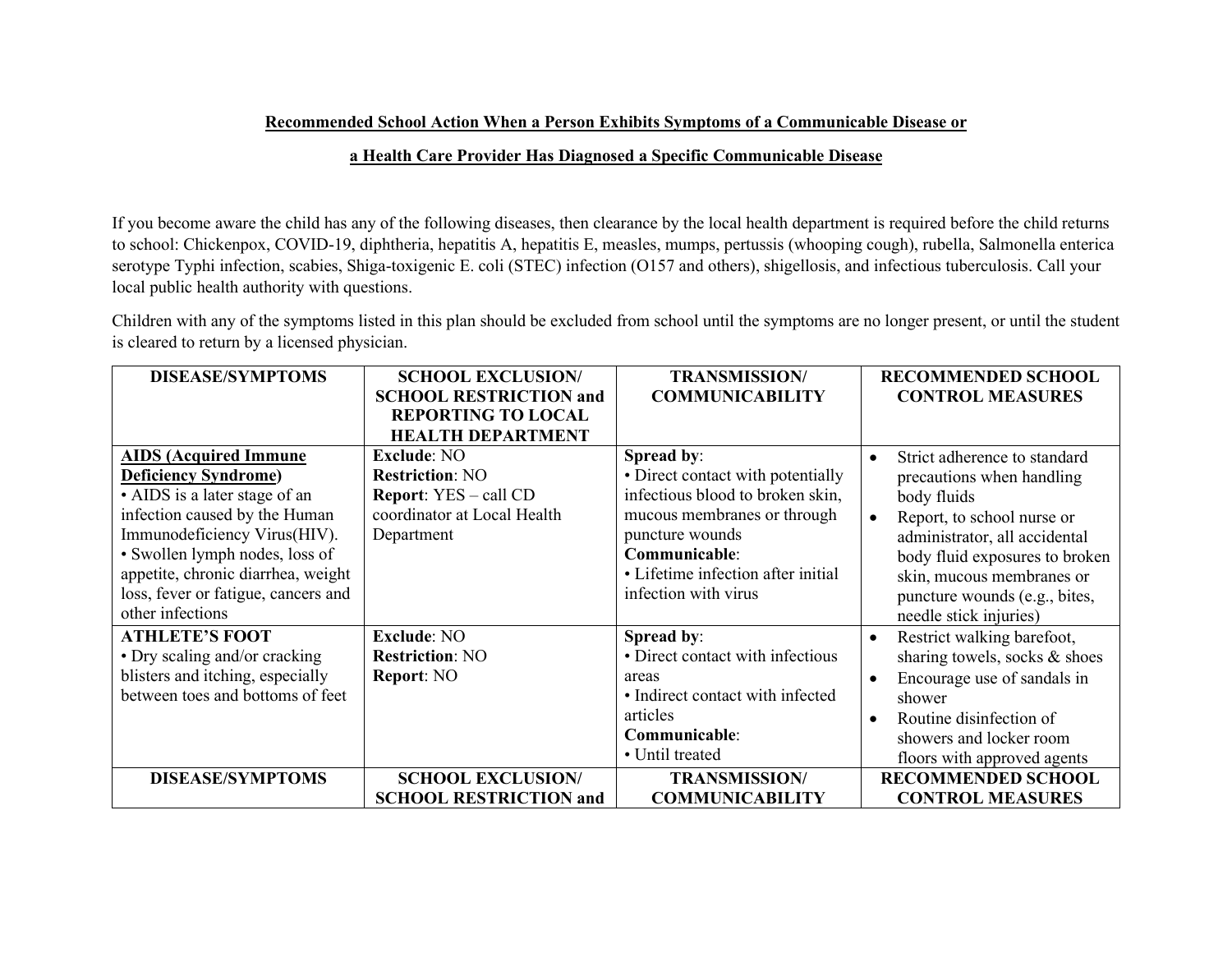|                                                                                                                                                                                 | <b>REPORTING TO LOCAL</b><br><b>HEALTH DEPARTMENT</b>                                                                                                                                                                                                   |                                                                                                                                                                                                                                               |                                                                                                                                                                                                                                                                                                                                                                                                                                                                                                                                                                                                                                                                                  |
|---------------------------------------------------------------------------------------------------------------------------------------------------------------------------------|---------------------------------------------------------------------------------------------------------------------------------------------------------------------------------------------------------------------------------------------------------|-----------------------------------------------------------------------------------------------------------------------------------------------------------------------------------------------------------------------------------------------|----------------------------------------------------------------------------------------------------------------------------------------------------------------------------------------------------------------------------------------------------------------------------------------------------------------------------------------------------------------------------------------------------------------------------------------------------------------------------------------------------------------------------------------------------------------------------------------------------------------------------------------------------------------------------------|
| <b>BOILS</b> - (See Also STAPH<br><b>SKIN INFECTION)</b><br>· Large pimple-like sore, swollen,<br>red, tender may be crusted or<br>draining<br>· Headache, fever may be present | <b>Exclude:</b> Exclusion status may<br>vary according to the state of the<br>lesion in question.<br><b>Restriction:</b> May attend with<br>licensed health care provider<br>permission, or lesion is dry and<br>crusted with no drainage<br>Report: NO | Spread by:<br>• Direct contact with drainage<br>from sores or nasal secretions<br>from carrier<br>• Indirect contact with infected<br>articles<br>Communicable:<br>• As long as sores drain if<br>untreated                                   | Standard precautions<br>$\bullet$<br>Wash hands thoroughly and<br>$\bullet$<br>often<br>No cafeteria duty while lesions<br>present<br>Good personal hygiene<br>$\bullet$                                                                                                                                                                                                                                                                                                                                                                                                                                                                                                         |
| <b>CHICKENPOX</b> (Varicella)<br>· Malaise, slight fever, blister-like<br>rash, or red rash, usually<br>beginning on trunk, blisters, scab<br>over                              | <b>Exclude: YES</b><br><b>Restriction:</b> Exclude until<br>chickenpox lesions have crusted<br>or dried with no further drainage<br>(minimum of 5 days after rash<br>appears)<br>Report: NO                                                             | Spread by:<br>• Airborne droplets from<br>coughing<br>· Direct contact with drainage<br>from blisters or nasal secretions<br>· Indirect contact with infected<br>articles<br>Communicable:<br>• 2 days before to 5 days after<br>rash appears | • Immunization required – see<br>website for current information:<br>Immunization Requirements for<br>School and Child Care   Getting<br>Immunized<br>· Exclude exposed, susceptible<br>persons from school<br>• Wash hands thoroughly and<br>often.<br>• Cover mouth and nose if<br>coughing or sneezing<br>• Encourage safe disposal of used<br>tissues<br>• Contact school nurse regarding<br>possible earlier return to school if<br>lesions are crusted/dried before 5th<br>day after rash appears<br>• Staff and students with impaired<br>immune responses should consult<br>their health care provider, if<br>exposure to a confirmed or<br>suspected case has occurred. |
| <b>DISEASE/SYMPTOMS</b>                                                                                                                                                         | <b>SCHOOL EXCLUSION/</b>                                                                                                                                                                                                                                | <b>TRANSMISSION/</b>                                                                                                                                                                                                                          | <b>RECOMMENDED SCHOOL</b>                                                                                                                                                                                                                                                                                                                                                                                                                                                                                                                                                                                                                                                        |
|                                                                                                                                                                                 | <b>SCHOOL RESTRICTION and</b>                                                                                                                                                                                                                           | <b>COMMUNICABILITY</b>                                                                                                                                                                                                                        | <b>CONTROL MEASURES</b>                                                                                                                                                                                                                                                                                                                                                                                                                                                                                                                                                                                                                                                          |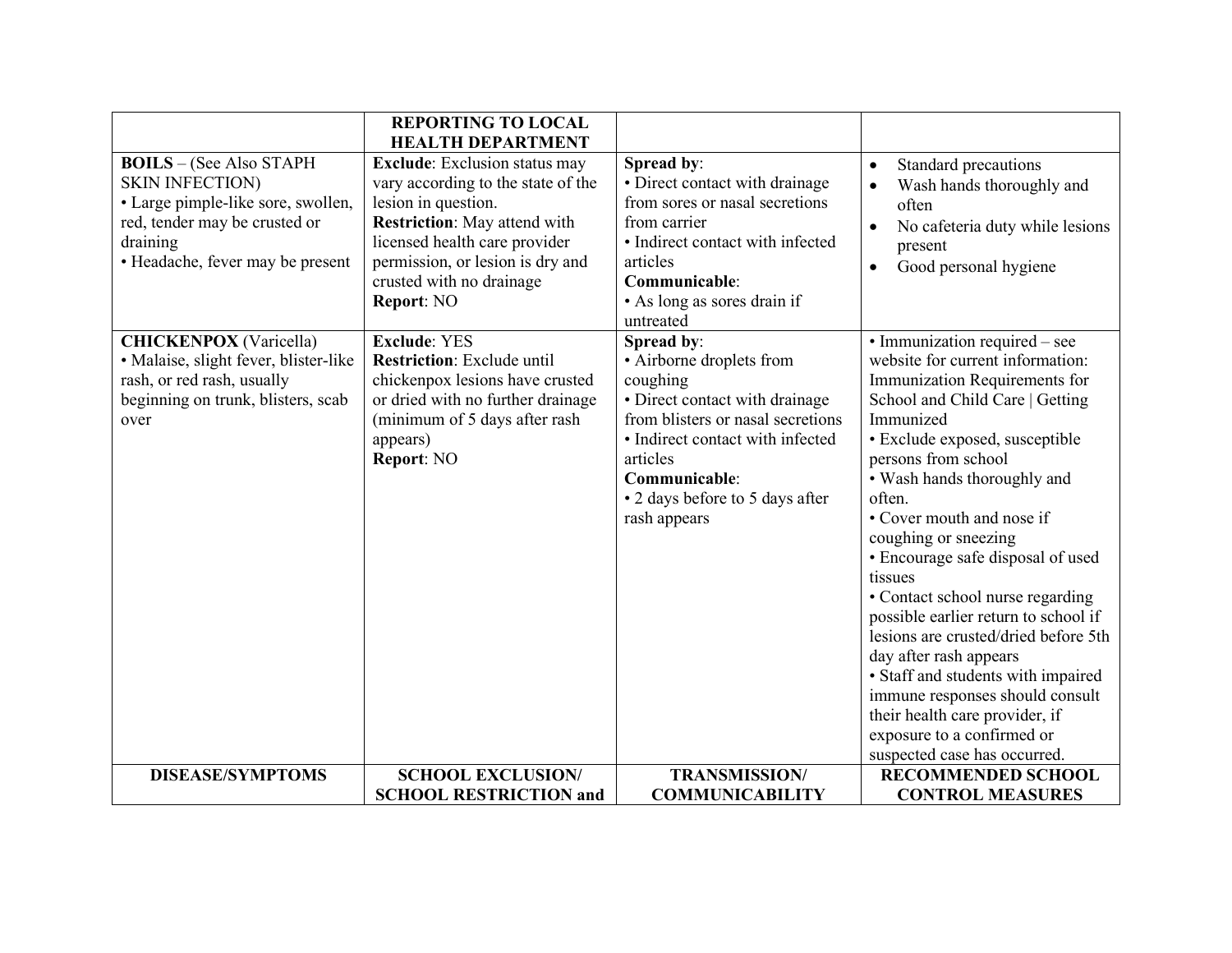|                                                                                                                                                                                                                                                                  | <b>REPORTING TO LOCAL</b><br><b>HEALTH DEPARTMENT</b>                                                              |                                                                                                                                                                                                                                                                                                                                                                               |                                                                                                                                                                                                                                                                                                                                                                                                                                     |
|------------------------------------------------------------------------------------------------------------------------------------------------------------------------------------------------------------------------------------------------------------------|--------------------------------------------------------------------------------------------------------------------|-------------------------------------------------------------------------------------------------------------------------------------------------------------------------------------------------------------------------------------------------------------------------------------------------------------------------------------------------------------------------------|-------------------------------------------------------------------------------------------------------------------------------------------------------------------------------------------------------------------------------------------------------------------------------------------------------------------------------------------------------------------------------------------------------------------------------------|
| <b>CMV</b> (Cytomegalovirus)<br>• Caused by a human herpes virus<br>• Most severe form of the disease<br>occurs to infants infected from<br>mother during pregnancy,<br>premature infants, and the<br>immunocompromised.<br>• A variety of symptoms can<br>occur | <b>Exclude: NO</b><br><b>Restriction: NO</b><br>Report: NO                                                         | Spread by:<br>• Direct mucosal contact with<br>infected tissues, secretions and<br>excretions (urine, saliva, breast<br>milk, cervical secretion and<br>semen)<br>· Indirect contact with infected<br>articles<br>Communicable:<br>• Virus is secreted in urine and<br>saliva for many months and may<br>persist or be episodic for several<br>years after initial infection. | Wash hands thoroughly and<br>$\bullet$<br>often.<br>Strict adherence to standard<br>$\bullet$<br>precautions when handling<br>body fluids.<br>Take care when handling<br>$\bullet$<br>diapers or toileting children<br>Women of childbearing age or<br>$\bullet$<br>immunocompromised<br>individuals should consult<br>with their medical provider<br>regarding risks when caring<br>for children identified as<br>carriers of CMV. |
| <b>COMMON COLD (Upper</b><br>Respiratory Infection)<br>• Runny nose and eyes, cough,<br>sneezing, possible sore throat,<br>fever uncommon                                                                                                                        | <b>Exclude: NO</b><br><b>Restriction: NO</b><br>Report: NO                                                         | Spread by:<br>• Direct contact with nose and<br>throat secretions<br>• Droplets from coughing or<br>sneezing<br>• Indirect contact with infected<br>articles<br>Communicable:<br>• 1 day before onset of<br>symptoms until 5 days after                                                                                                                                       | • Wash hands thoroughly and often<br>• Cover mouth, nose if coughing or<br>sneezing<br>· Encourage appropriate disposal<br>of used tissues                                                                                                                                                                                                                                                                                          |
| <b>DISEASE/SYMPTOMS</b>                                                                                                                                                                                                                                          | <b>SCHOOL EXCLUSION/</b><br><b>SCHOOL RESTRICTION and</b><br><b>REPORTING TO LOCAL</b><br><b>HEALTH DEPARTMENT</b> | <b>TRANSMISSION/</b><br><b>COMMUNICABILITY</b>                                                                                                                                                                                                                                                                                                                                | <b>RECOMMENDED SCHOOL</b><br><b>CONTROL MEASURES</b>                                                                                                                                                                                                                                                                                                                                                                                |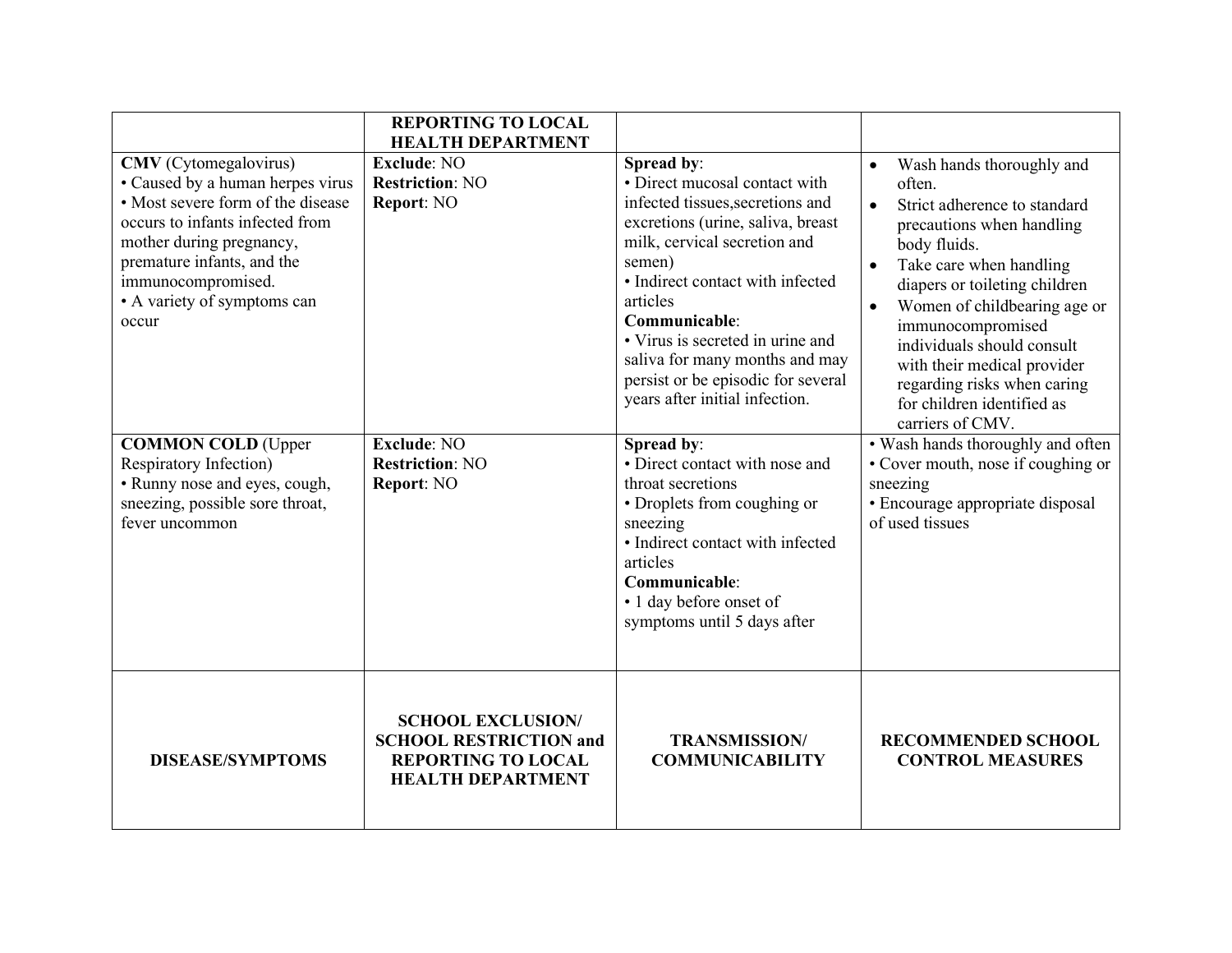| <b>DIARRHEAL DISEASES</b><br>• Loose, frequent stools,<br>sometimes with pus or blood<br>• Vomiting, headaches,<br>abdominal cramping or fever may<br>be present<br><b>FIFTH DISEASE</b><br>· Bright red cheeks, blotchy, lace<br>appearing rash on extremities that<br>fades and recurs, runny nose, loss<br>of appetite, sore throat, low grade<br>fever, headache | <b>Exclude: YES</b><br><b>Restriction:</b> Exclude students<br>with acute diarrhea<br><b>Report:</b> Not usually; depends on<br>diagnosis; Report cluster<br>outbreaks to local health<br>department.<br><b>Exclude: YES</b><br><b>Restriction:</b> May attend with<br>licensed health care provider<br>permission or when no rash or<br>signs of illness are present<br>Report: NO | Spread by:<br>• Direct contact with feces<br>• Consumption of water or food<br>contaminated with feces<br>Communicable:<br>• Varies from hours to several<br>day<br>Spread by:<br>• Droplets from coughing or<br>sneezing<br>Communicable:<br>• Greatest before onset of rash<br>when illness symptoms occur<br>• No longer contagious after rash<br>appears | Wash hands thoroughly and<br>$\bullet$<br>often, especially after using<br>bathroom or<br>diapering/toileting children<br>No food handling/preparation<br>$\bullet$<br>No cafeteria duty<br>$\bullet$<br>Wash hands thoroughly and<br>$\bullet$<br>often<br>Encourage student to cover<br>$\bullet$<br>mouth/nose when<br>coughing/sneezing<br>Encourage safe disposal of<br>$\bullet$<br>used tissues<br>Contact physician for<br>$\bullet$<br>recommendations for pregnant<br>females/immunocompromised<br>persons exposed by<br>suspected/confirmed case<br>Contact local health<br>$\bullet$<br>department for latest<br>recommendation for pregnant<br>females exposed in school |
|----------------------------------------------------------------------------------------------------------------------------------------------------------------------------------------------------------------------------------------------------------------------------------------------------------------------------------------------------------------------|-------------------------------------------------------------------------------------------------------------------------------------------------------------------------------------------------------------------------------------------------------------------------------------------------------------------------------------------------------------------------------------|--------------------------------------------------------------------------------------------------------------------------------------------------------------------------------------------------------------------------------------------------------------------------------------------------------------------------------------------------------------|---------------------------------------------------------------------------------------------------------------------------------------------------------------------------------------------------------------------------------------------------------------------------------------------------------------------------------------------------------------------------------------------------------------------------------------------------------------------------------------------------------------------------------------------------------------------------------------------------------------------------------------------------------------------------------------|
| HAND, FOOT & MOUTH<br><b>DISEASE</b> · Sudden onset fever,<br>sore throat and lesions in mouth<br>· Blistered lesions on palm,<br>fingers and soles                                                                                                                                                                                                                  | <b>Exclude: YES</b><br><b>Restriction:</b> May attend with<br>licensed health care provider<br>permission or when blisters are<br>gone<br>Report: NO                                                                                                                                                                                                                                | Spread by:<br>· Direct contact with nose and<br>throat discharges or feces<br>Communicable:<br>• During acute stage of illness<br>and potentia                                                                                                                                                                                                               | outbreak situations<br>Wash hands thoroughly and<br>$\bullet$<br>often<br>Good personal hygiene<br>$\bullet$<br>especially following bathroom<br>use                                                                                                                                                                                                                                                                                                                                                                                                                                                                                                                                  |
| <b>DISEASE/SYMPTOMS</b>                                                                                                                                                                                                                                                                                                                                              | <b>SCHOOL EXCLUSION/</b><br><b>SCHOOL RESTRICTION and</b>                                                                                                                                                                                                                                                                                                                           | <b>TRANSMISSION/</b><br><b>COMMUNICABILITY</b>                                                                                                                                                                                                                                                                                                               | <b>RECOMMENDED SCHOOL</b><br><b>CONTROL MEASURES</b>                                                                                                                                                                                                                                                                                                                                                                                                                                                                                                                                                                                                                                  |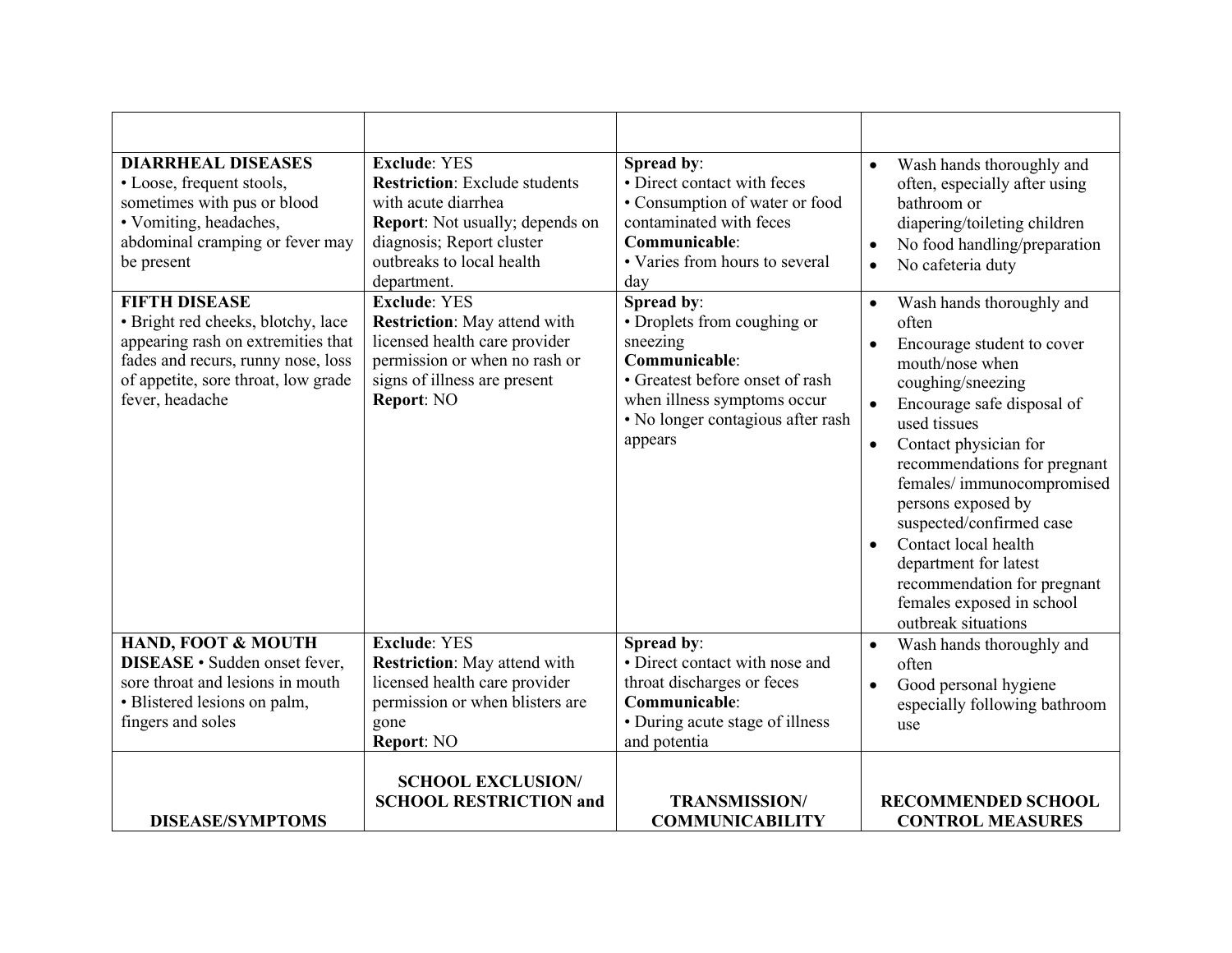|                                                                                                                                                                                                                                                                    | <b>REPORTING TO LOCAL</b><br><b>HEALTH DEPARTMENT</b>                                                                    |                                                                                                                                                                                                                                                                                                                                                                                       |                                                                                                                                                                                                                                                                                                     |
|--------------------------------------------------------------------------------------------------------------------------------------------------------------------------------------------------------------------------------------------------------------------|--------------------------------------------------------------------------------------------------------------------------|---------------------------------------------------------------------------------------------------------------------------------------------------------------------------------------------------------------------------------------------------------------------------------------------------------------------------------------------------------------------------------------|-----------------------------------------------------------------------------------------------------------------------------------------------------------------------------------------------------------------------------------------------------------------------------------------------------|
| <b>HEAD LICE</b><br>• Itching of scalp<br>• Lice or nits (small grayish<br>brown eggs) in the hair                                                                                                                                                                 | <b>Exclude: YES</b><br><b>Restriction: NO</b><br>Report: NO                                                              | Spread by:<br>• Direct contact with infected<br>person<br>· Indirect contact with infected<br>articles (rarely)<br>Communicable:<br>• Only when live bugs present                                                                                                                                                                                                                     | Check siblings/close contacts<br>$\bullet$<br>for symptoms<br>Avoid sharing/touching<br>$\bullet$<br>clothing, head gear,<br>combs/brushes<br>Contact local medical<br>$\bullet$<br>provider for further treatment<br>information                                                                   |
| <b>HEPATITIS A</b><br>· Sudden onset with loss of<br>appetite, fever, nausea, right<br>upper abdominal discomfort<br>· Later student may have jaundice<br>(yellow color to skin and eyes),<br>dark urine, or clay-colored stools<br>• May have mild or no symptoms | <b>Exclude: YES</b><br>Restricted: May attend only with<br>health care professional<br>permission.<br><b>Report: YES</b> | Spread by:<br>• Direct contact with feces<br>• Consumption of water or food<br>contaminated with feces<br>Communicable:<br>· Two weeks before symptoms<br>until two weeks after onset                                                                                                                                                                                                 | Wash hands thoroughly and<br>$\bullet$<br>often<br>No food handling or sharing<br>$\bullet$<br>School restrictions on home<br>$\bullet$<br>prepared foods for parties<br>Immunization required<br>$\bullet$                                                                                         |
| <b>HEPATITIS B &amp; C</b><br>· Fever, headache, fatigue,<br>vomiting, aching, loss of appetite,<br>dark urine, abdominal pain, clay-<br>colored stools and jaundice                                                                                               | <b>Exclude: YES</b><br><b>Restriction: NO</b><br><b>Report: YES</b>                                                      | Spread by:<br>· Infectious body fluids (blood,<br>saliva, semen) getting under the<br>skin (e.g., through needles) or<br>into the eyes; or through sexual<br>contact; or mother to baby<br>transmission.<br>Communicable:<br>• One month prior to symptoms<br>to 4 to 6 months or longer after<br>jaundice<br>• Some individuals have no<br>symptoms but can transmit the<br>disease. | Strict adherence to standard<br>$\bullet$<br>precautions when handling<br>body fluids<br>Report all body fluid contact<br>$\bullet$<br>that penetrates the skin such as<br>bites, scratches and needle<br>sticks to the health consultant.<br>Immunization required for<br>$\bullet$<br>Hepatitis B |
| <b>DISEASE/SYMPTOMS</b>                                                                                                                                                                                                                                            | <b>SCHOOL EXCLUSION/</b><br><b>SCHOOL RESTRICTION and</b>                                                                | <b>TRANSMISSION/</b><br><b>COMMUNICABILITY</b>                                                                                                                                                                                                                                                                                                                                        | <b>RECOMMENDED SCHOOL</b><br><b>CONTROL MEASURES</b>                                                                                                                                                                                                                                                |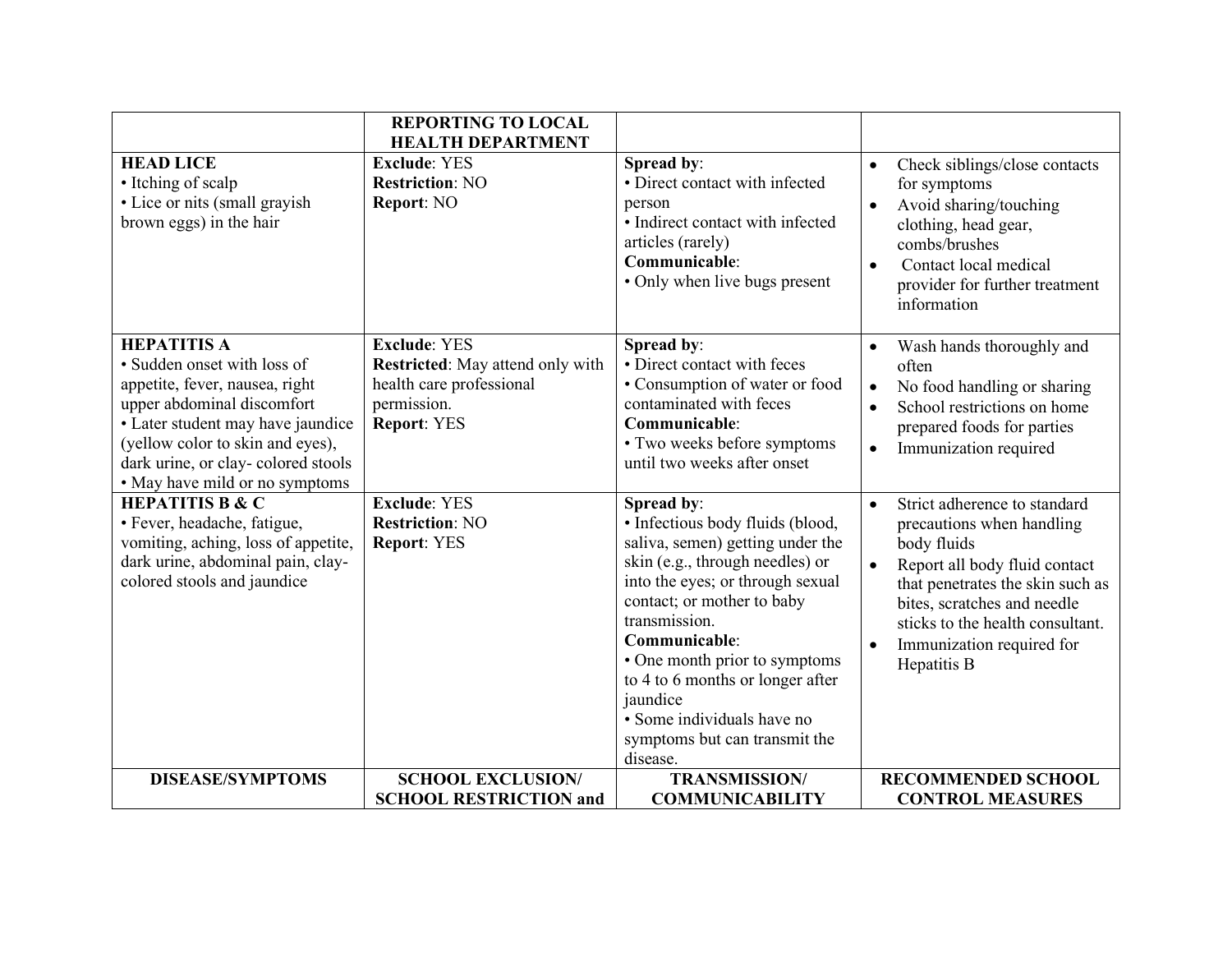|                                                                                                                                                                                  | <b>REPORTING TO LOCAL</b>                                                                                                                                                          |                                                                                                                                                                                                                 |                                                                                                                                                                                                                                                                                                                                                                   |
|----------------------------------------------------------------------------------------------------------------------------------------------------------------------------------|------------------------------------------------------------------------------------------------------------------------------------------------------------------------------------|-----------------------------------------------------------------------------------------------------------------------------------------------------------------------------------------------------------------|-------------------------------------------------------------------------------------------------------------------------------------------------------------------------------------------------------------------------------------------------------------------------------------------------------------------------------------------------------------------|
|                                                                                                                                                                                  | <b>HEALTH DEPARTMENT</b>                                                                                                                                                           |                                                                                                                                                                                                                 |                                                                                                                                                                                                                                                                                                                                                                   |
| <b>HIV Disease (Human</b>                                                                                                                                                        | <b>Exclude: YES</b>                                                                                                                                                                | Spread by:                                                                                                                                                                                                      | Strict adherence to standard<br>$\bullet$                                                                                                                                                                                                                                                                                                                         |
| <b>Immunodeficiency Virus</b>                                                                                                                                                    | <b>Restriction: NO</b>                                                                                                                                                             | · Blood getting under the skin                                                                                                                                                                                  | precautions when handling                                                                                                                                                                                                                                                                                                                                         |
| Disease)<br>• May have acute flu-like illness<br>• Most often, no symptoms<br>present in early stages of<br>infection<br>• AIDS is a later stage of HIV<br>infection (See AIDS). | <b>Report: YES</b>                                                                                                                                                                 | (e.g., through needles); or<br>through sexual contact<br>• Some individuals have no<br>symptoms but can spread the<br>disease.<br>Communicable:<br>• Lifetime infectivity after initial<br>infection with virus | body fluids<br>Report all body fluid contact<br>$\bullet$<br>that penetrates the skin such as<br>bites, scratches and needle<br>sticks.                                                                                                                                                                                                                           |
| <b>IMPETIGO</b> (See also Staph Skin<br>Infections)<br>· Blister-like sores (often around<br>the mouth and nose), crusted,<br>draining and "itching                              | <b>Exclude: YES</b><br><b>Restriction:</b> May attend only<br>with health care professional<br>permission., or when lesions are<br>dry and crusted with no drainage.<br>Report: NO | Spread by:<br>· Direct contact with drainage<br>from sores<br>Communicable:<br>• As long as sore drains if<br>untreated                                                                                         | Wash hands thoroughly and<br>$\bullet$<br>often<br>No cafeteria duty while sores<br>$\bullet$<br>present<br>Avoid scratching or touching<br>$\bullet$<br>sores<br>Cover sores if draining<br>$\bullet$<br>No sharing personal items<br>$\bullet$<br>when lesions are present<br>No contact sports (wrestling)<br>$\bullet$<br>if drainage cannot be<br>contained. |
| <b>INFLUENZA</b> (flu)<br>• Abrupt onset, fever chills,<br>headache, muscle aches, cough                                                                                         | <b>Exclude: YES</b><br><b>Restriction: NO</b><br>Report: NO                                                                                                                        | Spread by:<br>• Droplets from coughing or<br>sneezing Communicable:<br>• 1-2 days before onset of<br>symptoms, up to 5 days or more<br>following the onset of illness                                           | Vaccination: recommended<br>$\bullet$<br>annually for all persons $\geq 6$<br>months of age<br>Wash hands thoroughly and<br>$\bullet$<br>often<br>Cover mouth/nose when<br>$\bullet$<br>coughing or sneezing<br>Encourage appropriate<br>$\bullet$<br>disposal of used tissues                                                                                    |
| <b>DISEASE/SYMPTOMS</b>                                                                                                                                                          | <b>SCHOOL EXCLUSION/</b>                                                                                                                                                           | <b>TRANSMISSION/</b>                                                                                                                                                                                            | <b>RECOMMENDED SCHOOL</b>                                                                                                                                                                                                                                                                                                                                         |
|                                                                                                                                                                                  | <b>SCHOOL RESTRICTION and</b>                                                                                                                                                      | <b>COMMUNICABILITY</b>                                                                                                                                                                                          | <b>CONTROL MEASURES</b>                                                                                                                                                                                                                                                                                                                                           |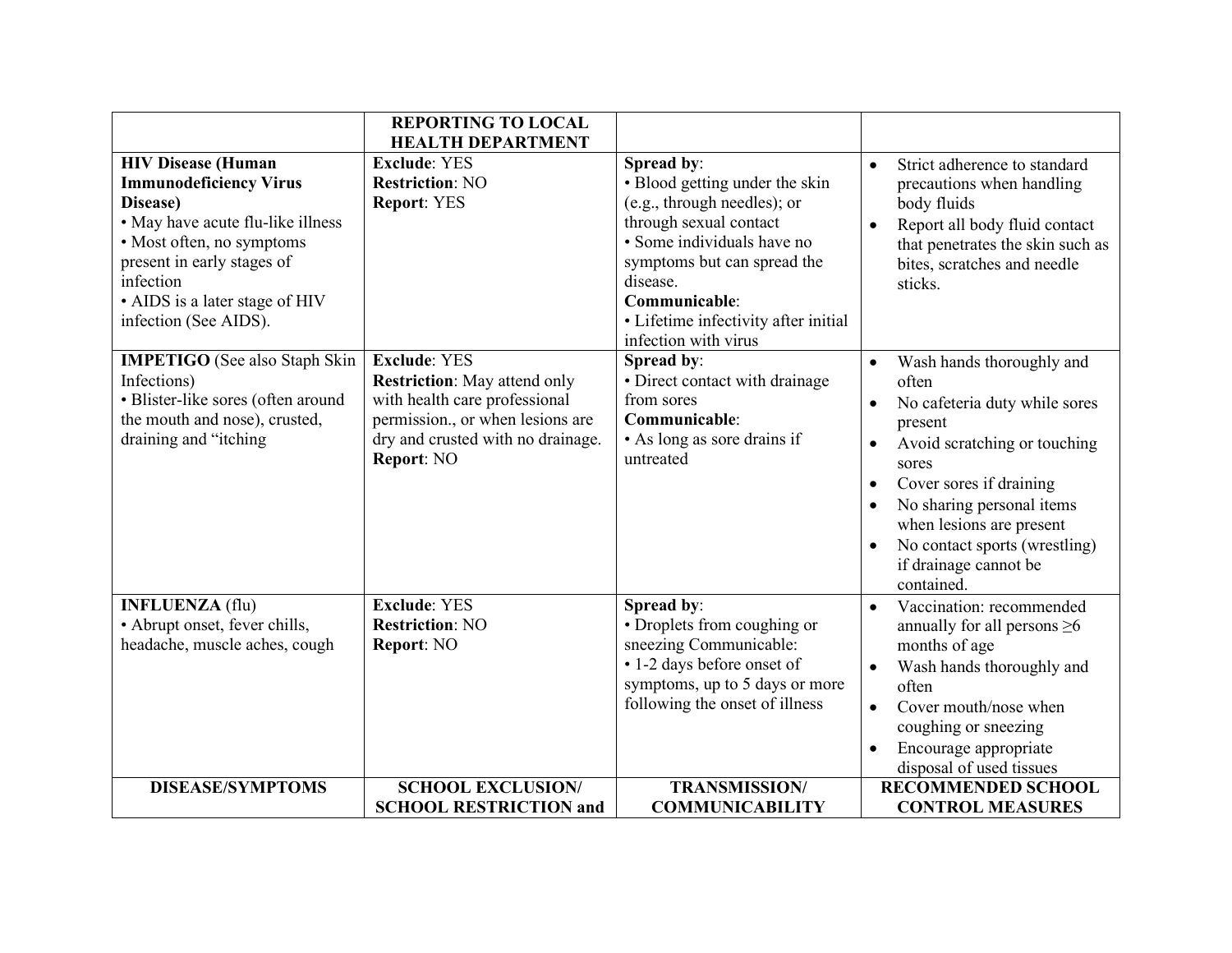|                                                                                                                                                                                       | <b>REPORTING TO LOCAL</b><br><b>HEALTH DEPARTMENT</b>                                                                                                                                                                                                                       |                                                                                                                                                                                                                                                                                                          |                                                                                                                                                                                                                                                                                                                                                                                                  |
|---------------------------------------------------------------------------------------------------------------------------------------------------------------------------------------|-----------------------------------------------------------------------------------------------------------------------------------------------------------------------------------------------------------------------------------------------------------------------------|----------------------------------------------------------------------------------------------------------------------------------------------------------------------------------------------------------------------------------------------------------------------------------------------------------|--------------------------------------------------------------------------------------------------------------------------------------------------------------------------------------------------------------------------------------------------------------------------------------------------------------------------------------------------------------------------------------------------|
| <b>MEASLES</b><br>• Fever, eye redness, runny nose,<br>a very harsh cough<br>· 3-7 days later dusky red rash<br>(starts at hairline and spreads<br>down); white spots in mouth        | <b>Exclude: YES</b><br><b>Restriction:</b> May attend only<br>with health care professional<br>permission.<br>Report: YES - Highly<br>Communicable                                                                                                                          | Spread by:<br>• Airborne droplets from<br>coughing<br>Communicable:<br>• 4 days before rash until 4 days<br>after rash begins<br>• Most contagious 4 days before<br>rash appears                                                                                                                         | Contact health department<br>$\bullet$<br>immediately for direction<br>Health department will<br>$\bullet$<br>identify population at risk and<br>assist with parent notification<br>Immunization required<br>$\bullet$                                                                                                                                                                           |
| <b>MENINGOCOCCAL</b><br><b>DISEASE</b><br>· Sudden onset of high fever,<br>nausea, vomiting, headache, stiff<br>neck, lethargy<br>• May have blotchy, purplish,<br>non-blanching rash | <b>Exclude: YES</b><br>Restriction: None necessary.<br>Patients are not contagious after<br>treatment.<br><b>Report: YES</b>                                                                                                                                                | Spread by:<br>• Direct contact with nose and<br>throat secretions<br>• Droplets from coughing or<br>sneezing<br>Communicable:<br>· Until bacteria are no longer<br>present in discharges from nose<br>and mouth<br>• Cases and contacts usually no<br>longer infectious after 24 hours<br>on antibiotics | Wash hands thoroughly and<br>often<br>Cover mouth/nose when<br>$\bullet$<br>coughing or sneezing and<br>practice safe disposal of used<br>tissues<br>No sharing food, drink or<br>$\bullet$<br>eating utensils<br>Meningococcal vaccine<br>$\bullet$<br>recommended for students 11-<br>18 years of age<br>See County Health<br>$\bullet$<br>Department CD Specialist for<br>further information |
| <b>MONONUCLEOSIS</b><br>· Fever, sore throat, swollen<br>lymph nodes, fatigue and<br>abdominal pain<br><b>DISEASE/SYMPTOMS</b>                                                        | <b>Exclude: YES</b><br><b>Restrictions:</b> NO – Bed rest for a<br>time and withdrawal from<br>PE/Athletic activities are<br>encouraged until student has<br>recovered fully or with licensed<br>health care provider permission.<br>Report: NO<br><b>SCHOOL EXCLUSION/</b> | Spread by:<br>• Direct contact with saliva<br>Communicable:<br>• May be infectious for several<br>months<br><b>TRANSMISSION/</b>                                                                                                                                                                         | Wash and disinfect shared<br>$\bullet$<br>items/toys which may be<br>mouthed or in settings with<br>children who drool<br>No sharing food, drink or<br>$\bullet$<br>eating utensils<br><b>RECOMMENDED SCHOOL</b>                                                                                                                                                                                 |
|                                                                                                                                                                                       | <b>SCHOOL RESTRICTION and</b><br><b>REPORTING TO LOCAL</b><br><b>HEALTH DEPARTMENT</b>                                                                                                                                                                                      | <b>COMMUNICABILITY</b>                                                                                                                                                                                                                                                                                   | <b>CONTROL MEASURES</b>                                                                                                                                                                                                                                                                                                                                                                          |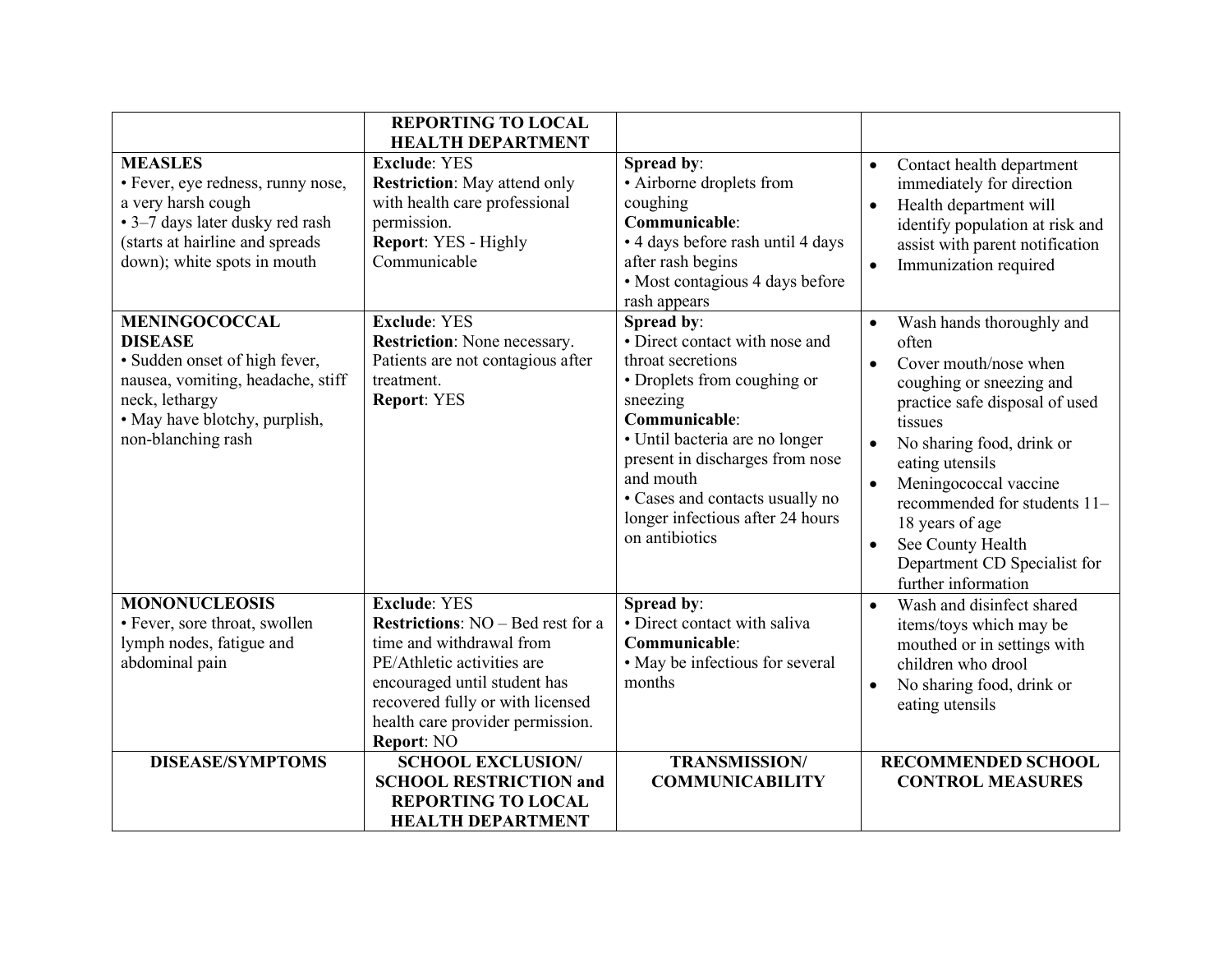| <b>MUMPS</b><br>· Painful swelling of neck and<br>facial glands, fever and possible<br>abdominal pain                                          | <b>Exclude: YES</b><br><b>Restriction:</b> May attend only<br>with health care professional<br>permission.<br><b>Report: YES</b>                                               | Spread by:<br>• Direct contact with nose and<br>throat secretions<br>• Droplets from coughing or<br>sneezing<br>Communicable:<br>• 2 days before onset until 5 days<br>after onset of symptoms.                                                                                                                   | Wash hands thoroughly and<br>$\bullet$<br>often<br>Report to physician<br>$\bullet$<br>No sharing of personal items<br>$\bullet$<br>Immunization required<br>$\bullet$                           |
|------------------------------------------------------------------------------------------------------------------------------------------------|--------------------------------------------------------------------------------------------------------------------------------------------------------------------------------|-------------------------------------------------------------------------------------------------------------------------------------------------------------------------------------------------------------------------------------------------------------------------------------------------------------------|--------------------------------------------------------------------------------------------------------------------------------------------------------------------------------------------------|
| <b>PINK EYE</b> (Conjunctivitis)<br>· Eyes tearing, irritated and red,<br>sensitive to light<br>• Eye lids puffy, may have yellow<br>discharge | <b>Exclude: YES</b><br><b>Restriction:</b> May attend only<br>with health care professional<br>permission. or symptoms are<br>gone<br>Report: NO                               | Spread by:<br>· Direct contact with infectious<br>saliva or eye secretions<br>• Indirect contact with infected<br>articles<br>Communicable:<br>• As long as drainage is present                                                                                                                                   | Wash hands thoroughly<br>$\bullet$<br>No sharing of personal items<br>$\bullet$<br>Consult with licensed medical<br>$\bullet$<br>provider                                                        |
| <b>PINWORMS</b><br>· Nervousness, irritability, itching<br>of anus, abdominal pain<br>• Sometimes no symptoms are<br>present                   | <b>Exclude: NO</b><br><b>Restriction:</b> Restriction may be<br>necessary in situations where<br>students are unable to control<br>bowel function, otherwise No.<br>Report: NO | Spread by:<br>• Direct contact with infectious<br>eggs by hand from anus to<br>mouth of infected person<br>• Indirect contact with infected<br>articles<br>Communicable:<br>· As long as female worms are<br>discharging eggs in the anal area<br>· Eggs remain infective in an<br>outdoor area for about 2 weeks | Wash hands thoroughly<br>$\bullet$<br>Good personal hygiene<br>$\bullet$<br>Consult with licensed medical<br>$\bullet$<br>provider                                                               |
| <b>RINGWORM - SCALP</b><br>• Patchy areas of scaling with<br>mild to extensive hair loss                                                       | <b>Exclude: YES</b><br><b>Restriction:</b> May attend only<br>with health care professional<br>permission. or when symptoms<br>are gone.<br>Report: NO                         | Spread by:<br>• Direct contact with infectious<br>areas<br>• Indirect contact with infectious<br>areas<br>Communicable:<br>· Until treated                                                                                                                                                                        | Wash hands thoroughly<br>$\bullet$<br>No sharing of personal items,<br>$\bullet$<br>especially combs, brushes,<br>hats, etc.<br>It is not necessary to shave the<br>$\bullet$<br>student's head. |
| <b>DISEASE/SYMPTOMS</b>                                                                                                                        | <b>SCHOOL EXCLUSION/</b><br><b>SCHOOL RESTRICTION and</b>                                                                                                                      | <b>TRANSMISSION/</b><br><b>COMMUNICABILITY</b>                                                                                                                                                                                                                                                                    | <b>RECOMMENDED SCHOOL</b><br><b>CONTROL MEASURES</b>                                                                                                                                             |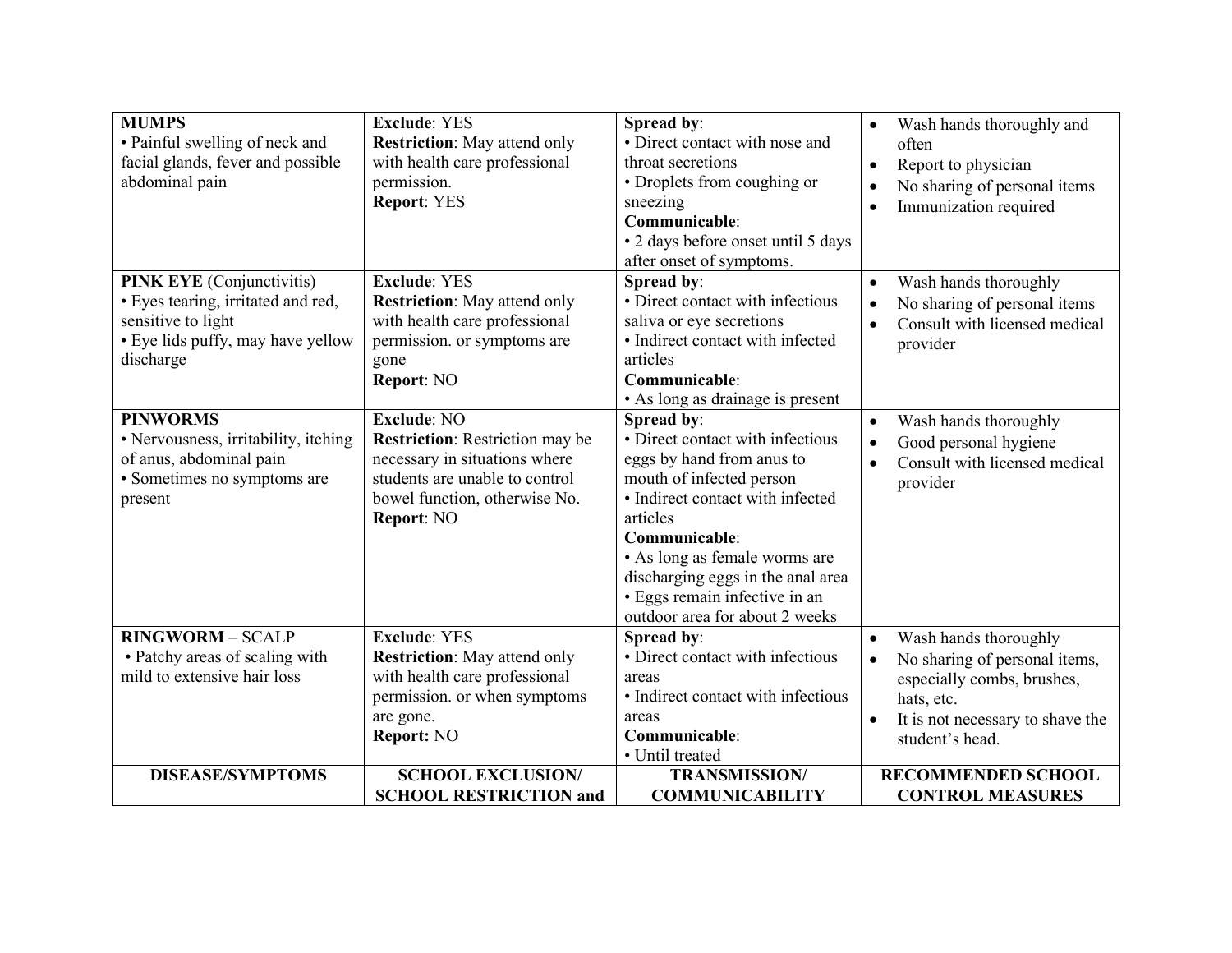|                                                                                                                                                                                                                                                                                                                                                 | <b>REPORTING TO LOCAL</b><br><b>HEALTH DEPARTMENT</b>                                                                                                                                                       |                                                                                                                                            |                                                                                                                                                                                                                                                                                                                                                                                              |
|-------------------------------------------------------------------------------------------------------------------------------------------------------------------------------------------------------------------------------------------------------------------------------------------------------------------------------------------------|-------------------------------------------------------------------------------------------------------------------------------------------------------------------------------------------------------------|--------------------------------------------------------------------------------------------------------------------------------------------|----------------------------------------------------------------------------------------------------------------------------------------------------------------------------------------------------------------------------------------------------------------------------------------------------------------------------------------------------------------------------------------------|
| <b>RINGWORM - SKIN</b><br>• Ring-shaped red sores with<br>blistered or scaly border<br>· "Itching" common                                                                                                                                                                                                                                       | <b>Exclude: YES</b><br><b>Restriction:</b><br>May attend with licensed health<br>care provider permission or when<br>symptoms are gone.<br>Report: NO                                                       | Spread by:<br>• Direct contact with infectious<br>areas<br>· Indirect contact with infectious<br>areas<br>Communicable:<br>• Until treated | Wash hands thoroughly<br>$\bullet$<br>No sharing of personal items<br>$\bullet$<br>Special attention to cleaning<br>$\bullet$<br>and disinfecting, with<br>approved antifungal agent,<br>gym/locker areas<br>No sport activity until lesions<br>$\bullet$<br>disappear                                                                                                                       |
| <b>SCABIES</b><br>· Intense itching, raised small red<br>or pus-filled sores<br>• Common between fingers,<br>behind knees, around waist,<br>inside of wrists, on arms                                                                                                                                                                           | <b>Exclude: YES</b><br><b>Restriction:</b> May attend with<br>licensed health care provider<br>permission<br>Report: NO                                                                                     | Spread by:<br>· Direct skin contact<br>• Indirect contact with infected<br>articles<br>Communicable:<br>· Until treated                    | Wash hands thoroughly<br>$\bullet$<br>Screen close contacts/siblings<br>$\bullet$<br>for symptoms<br>No sharing of personal items<br>$\bullet$                                                                                                                                                                                                                                               |
| <b>SHINGLES</b> (Herpes Zoster)<br>· Painful skin lesions which are a<br>result of the same virus that<br>causes chicken pox<br>• Lesions may appear in crops<br>• May occur in immune-<br>compromised children<br>• Usually on trunk, may be<br>accompanied by pain, itching or<br>burning of affected area<br>• Headache may precede eruption | <b>Exclude: YES</b><br><b>Restriction:</b> May attend with<br>licensed health care provider<br>permission and if lesions can be<br>covered with dressing or when<br>lesions are scabbed/dried<br>Report: NO | Spread by:<br>· Direct contact with draining<br>skin areas<br>Communicable:<br>• As long as lesions are draining                           | Keep lesions covered with<br>$\bullet$<br>dressings. If lesions are on<br>area of body where dressing<br>cannot be secured (e.g., face,<br>hand), consult with school<br>nurse if available or local<br>health department.<br>Contact local health<br>$\bullet$<br>department for<br>recommendations for pregnant<br>females or<br>Immunocompromised person<br>if exposure occurs at school. |
| <b>DISEASE/SYMPTOMS</b>                                                                                                                                                                                                                                                                                                                         | <b>SCHOOL EXCLUSION/</b><br><b>SCHOOL RESTRICTION and</b><br><b>REPORTING TO LOCAL</b><br><b>HEALTH DEPARTMENT</b>                                                                                          | <b>TRANSMISSION/</b><br><b>COMMUNICABILITY</b>                                                                                             | <b>RECOMMENDED SCHOOL</b><br><b>CONTROL MEASURES</b>                                                                                                                                                                                                                                                                                                                                         |
| <b>STAPH SKIN INFECTIONS</b><br>· Draining sores, slight fever,<br>aches and headache                                                                                                                                                                                                                                                           | <b>Exclude: YES</b><br><b>Restriction:</b> May attend with<br>licensed health care provider                                                                                                                 | Spread by:<br>• Direct contact with drainage<br>from sores                                                                                 | Wash hands thoroughly<br>$\bullet$<br>Good personal hygiene<br>$\bullet$                                                                                                                                                                                                                                                                                                                     |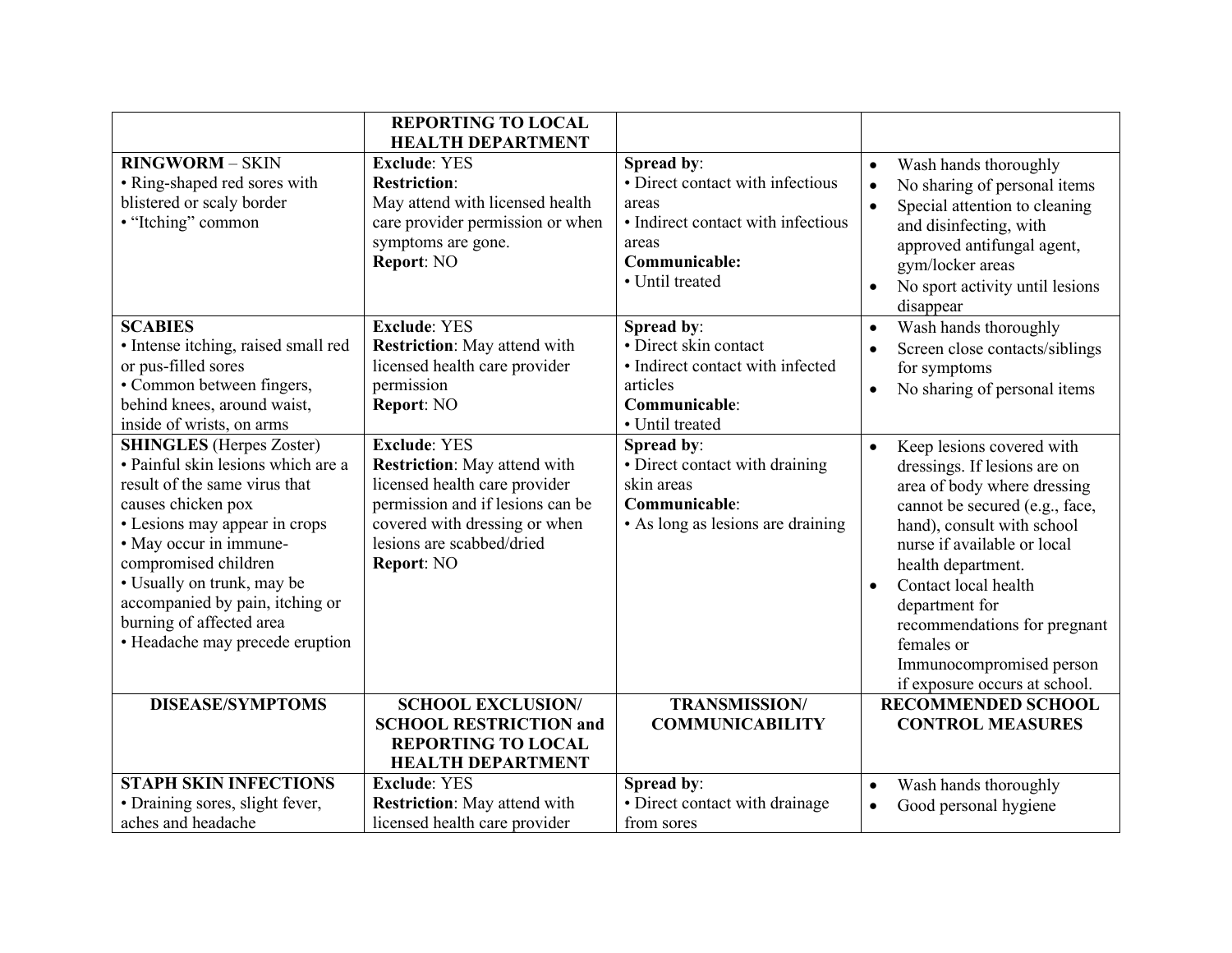| · Affected area may be red, warm<br>and/or tender                                                                                                                                                                                                                                                                                             | permission or when lesions are<br>dry/crusted or gone<br>Report: NO                                                              | • Indirect contact with infected<br>articles<br>Communicable:<br>• As long as sores are draining                                                                                                                                                                                                                                         | No sharing towels, clothing or<br>$\bullet$<br>personal items<br>No food handling<br>$\bullet$<br>No contact sports until lesions<br>$\bullet$<br>are gone                            |
|-----------------------------------------------------------------------------------------------------------------------------------------------------------------------------------------------------------------------------------------------------------------------------------------------------------------------------------------------|----------------------------------------------------------------------------------------------------------------------------------|------------------------------------------------------------------------------------------------------------------------------------------------------------------------------------------------------------------------------------------------------------------------------------------------------------------------------------------|---------------------------------------------------------------------------------------------------------------------------------------------------------------------------------------|
| <b>STREP THROAT - SCARLET</b><br><b>FEVER</b> (streptococcal<br>infections)<br>• Strep throat: Sore throat, fever,<br>swollen, red tonsils, tender neck<br>glands, headache, bad breath,<br>abdominal pain or nausea ·<br>Scarlet Fever: Same as strep<br>throat with a red blotchy,<br>sandpapery rash on trunk and a<br>"strawberry" tongue | <b>Exclude: YES</b><br><b>Restriction:</b> May attend with<br>licensed health care provider<br>permission.<br>Report: NO         | Spread by:<br>• Direct contact with nose and<br>throat secretions<br>Communicable:<br>• Greatest during symptoms of<br>illness. Some individuals are<br>carriers without symptoms and<br>may be infectious for weeks or<br>months.<br>· Treated cases are no longer<br>infectious after 24 hours on<br>antibiotics unless fever persists | Wash hands thoroughly<br>$\bullet$<br>Encourage covering mouth $&$<br>$\bullet$<br>nose when coughing &<br>sneezing<br>Encourage appropriate<br>$\bullet$<br>disposal of used tissues |
| <b>TUBERCULOSIS</b><br>(infectious/active)<br>• Fatigue, weight loss, fever,<br>night sweats, cough, chest pain,<br>hoarseness & coughing up blood<br>in later stages of disease                                                                                                                                                              | <b>Exclude: YES</b><br><b>Restriction:</b> May attend only<br>with health care professional<br>permission.<br><b>Report: YES</b> | Spread by:<br>• Primarily by airborne droplets<br>from infected person through<br>coughing, sneezing or singing<br>Communicable:<br>• As long as living bacteria are<br>discharged through coughing.<br>Specific drug therapy usually<br>diminishes communicability<br>within weeks                                                      | Observe TB rule compliance:<br>$\bullet$<br>CDC - Tuberculosis (TB)<br>Consult with county health<br>$\bullet$<br>department                                                          |
| <b>DISEASE/SYMPTOMS</b>                                                                                                                                                                                                                                                                                                                       | <b>SCHOOL EXCLUSION/</b><br><b>SCHOOL RESTRICTION and</b><br><b>REPORTING TO LOCAL</b><br><b>HEALTH DEPARTMENT</b>               | <b>TRANSMISSION/</b><br><b>COMMUNICABILITY</b>                                                                                                                                                                                                                                                                                           | <b>RECOMMENDED SCHOOL</b><br><b>CONTROL MEASURES</b>                                                                                                                                  |
| <b>WHOOPING COUGH</b><br>(Pertussis)<br>· Begins with mild "cold"<br>symptoms and progresses to<br>violent fits of coughing spells that                                                                                                                                                                                                       | <b>Exclude: YES</b><br><b>Restriction:</b> May attend only<br>with health care professional<br>permission.<br><b>Report: YES</b> | Spread by:<br>• Direct contact nose and throat<br>secretions<br>• Droplets from coughing or<br>sneezing                                                                                                                                                                                                                                  | Immunization required<br>$\bullet$                                                                                                                                                    |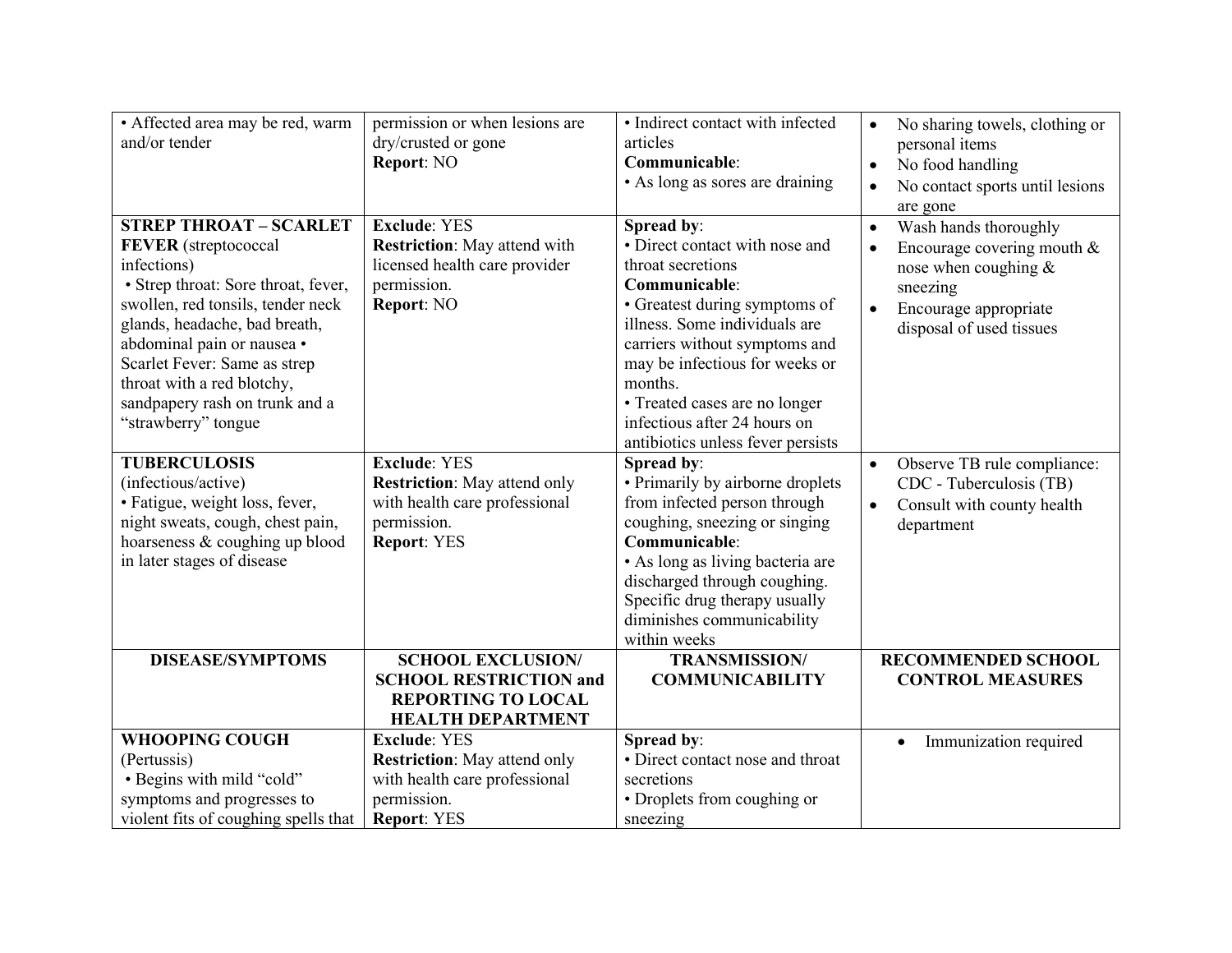| may end in a whooping sound        | Communicable:                     |  |
|------------------------------------|-----------------------------------|--|
| (infants $&$ toddlers) or vomiting | • Greatest just before and during |  |
| (older children $&$ adults)        | "cold" symptoms to about 3        |  |
| • Slight or no fever               | weeks without treatment.          |  |
|                                    | • If treated with antibiotics,    |  |
|                                    | infected person is communicable   |  |
|                                    | 5 days                            |  |

# Updated Pandemic Flu (COVID-19) Emergency Plan for 2021-22

# **Section 1: Notification**

When required, the following protocol will be followed to notify the local public health authority (LPHA) of:

- Any confirmed COVID-19 case(s) among students or staff.
- **Any cluster of illness** among students or staff (2 or more).

# Notification Steps

- 1. The District will communicate (in their native language) to parents informing them of the school notification process and their option to self-report during the 2021-22 academic year.
- 2. Parents of students with a confirmed case of COVID-19 may self-report to office staff in their home school upon confirmation of the infection by medical personnel.
- 3. Staff with a confirmed case of COVID-19 may self-report to their school administrator upon confirmation of the infection by medical personnel.
- 4. If required, the Superintendent will inform the LCPH of any confirmed cases.
- 5. If the data shows that there is a cluster of confirmed cases, the LCPH will be notified, if required.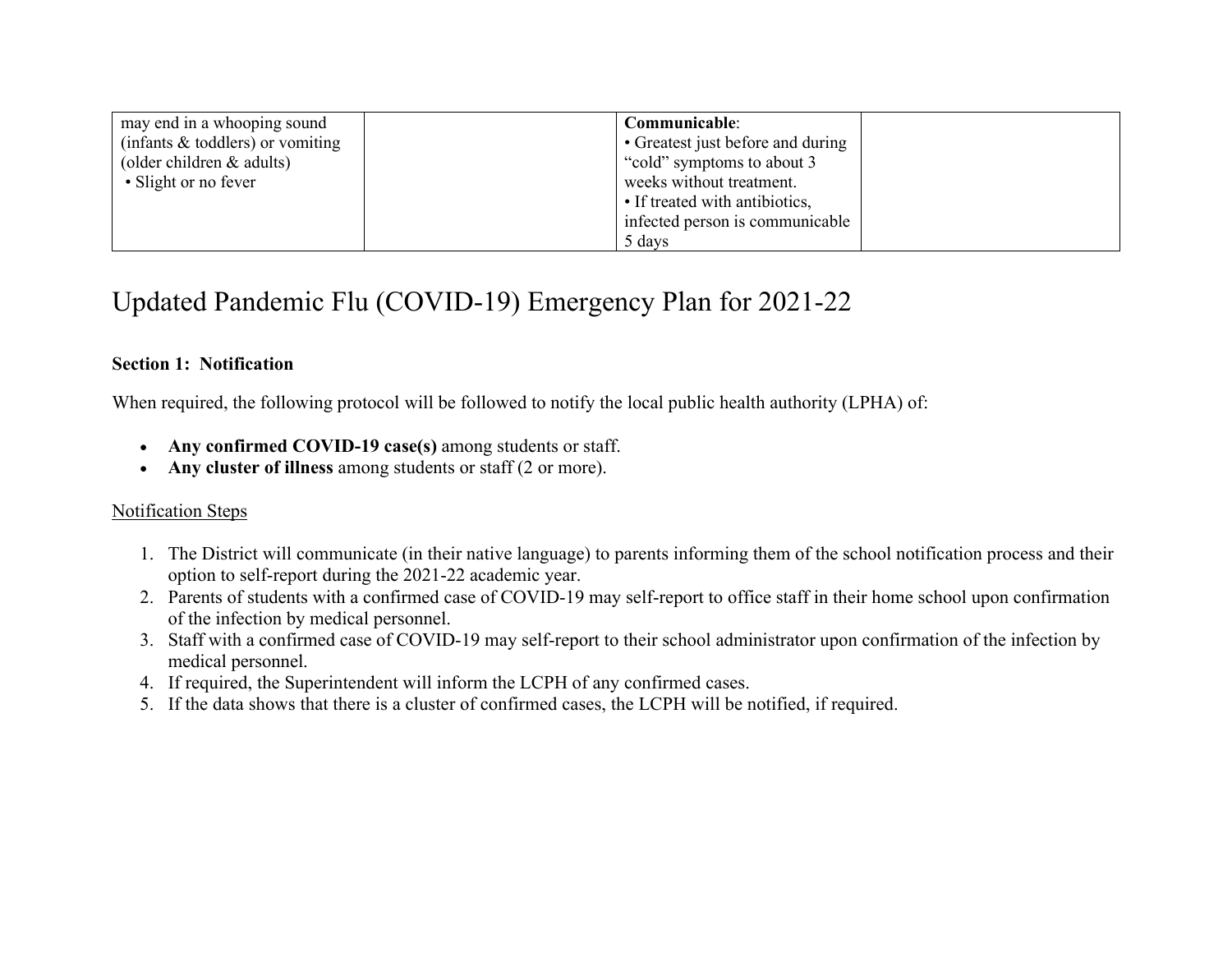# **Screening/Isolation Protocols**

Primary Symptoms of Concern:

- Cough
- Fever or chills
- Shortness of breath or difficulty breathing

# **Students**

- 1. When students are symptomatic, the student is directed to the office and/or the Isolation room. Parents may be contacted to pick up their student if they are ill and need to go home.
- 2. If they test positive for COVID-19, students will be encouraged to stay home for 5 days, and until they are fever-free for 24 hours without the use of fever-reducing medication.
- 3. Students are encouraged, but not required, to report when they have tested positive for COVID-19.

# **Staff**

- 1. Staff are encouraged, but not required, to report when they have tested positive for COVID-19.
- 2. Staff members are not responsible for screening other staff members for symptoms.
- 3. If positive for COVID-19, staff members will be encouraged to stay home for 5 days, and until they are fever-free for 24 hours without the use of fever-reducing medication.

# **Communication**

Any known COVID-19 cases may be communicated both internally and externally to report the status of the presumptive case to health officials and to notify parents/guardians of a student or staff exposure.

• Parents may be notified if their student has been exposed to COVID-19 in the school setting.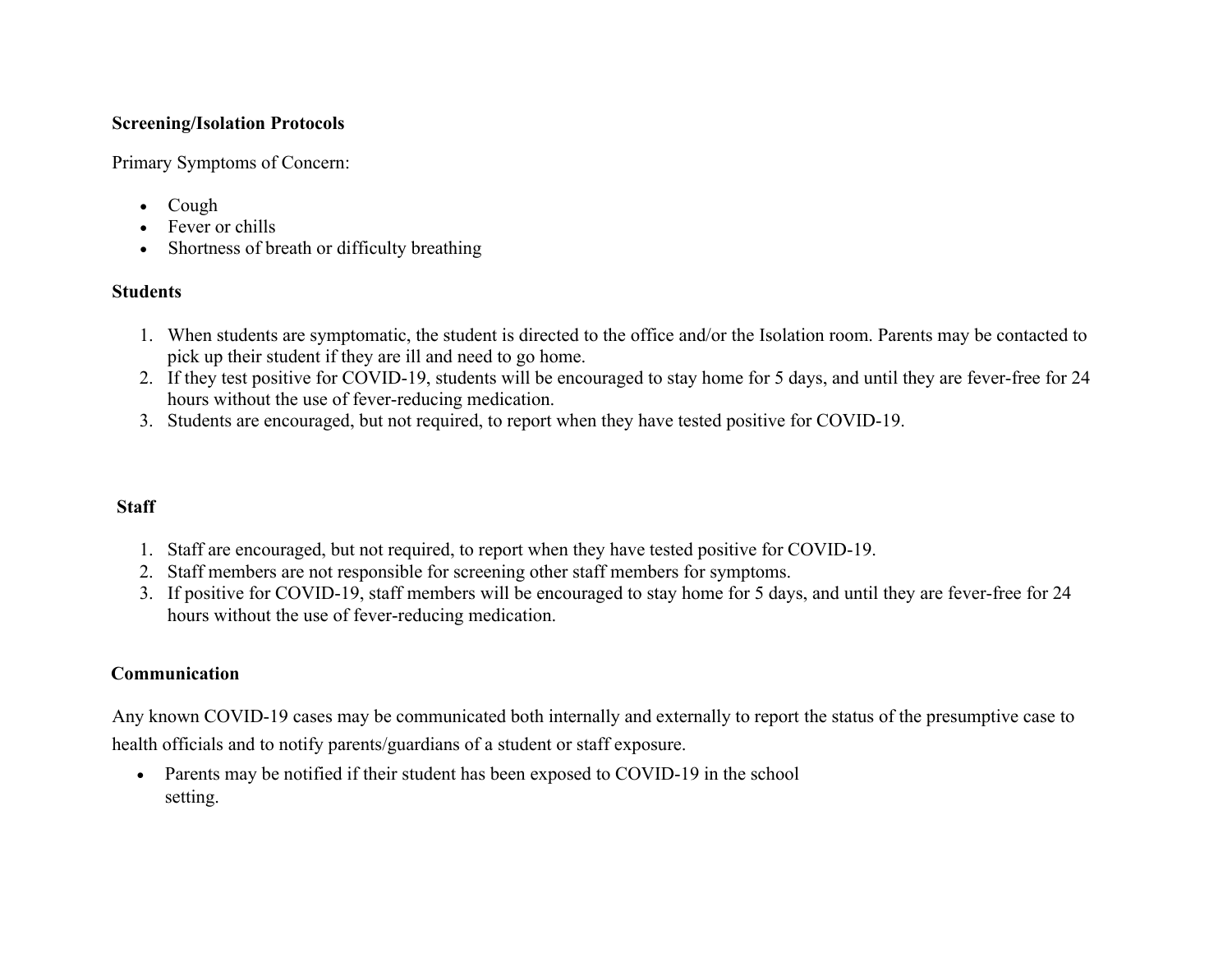## **Maintaining Daily Logs**

Daily logs will be maintained only when required by ODE and OHA, and be kept for the required period of time.

# **Entry/Exit Protocols**

Visitors during the school day will report to the office and the receptionist will document the entry/exit on the log, to include:

- Name
- Date of Visit
- Time/Date of entry and exit

# **Isolation Measures**

North Lake School District attests to the following safety measures:

- Adequate supply of face coverings at each of our facilities
	- o North Lake School District Office and Classrooms
	- o Transportation Department
	- o Nutritional Services
	- o Custodial Services
	- o All extra face coverings will be stored in the main office and will be available upon request.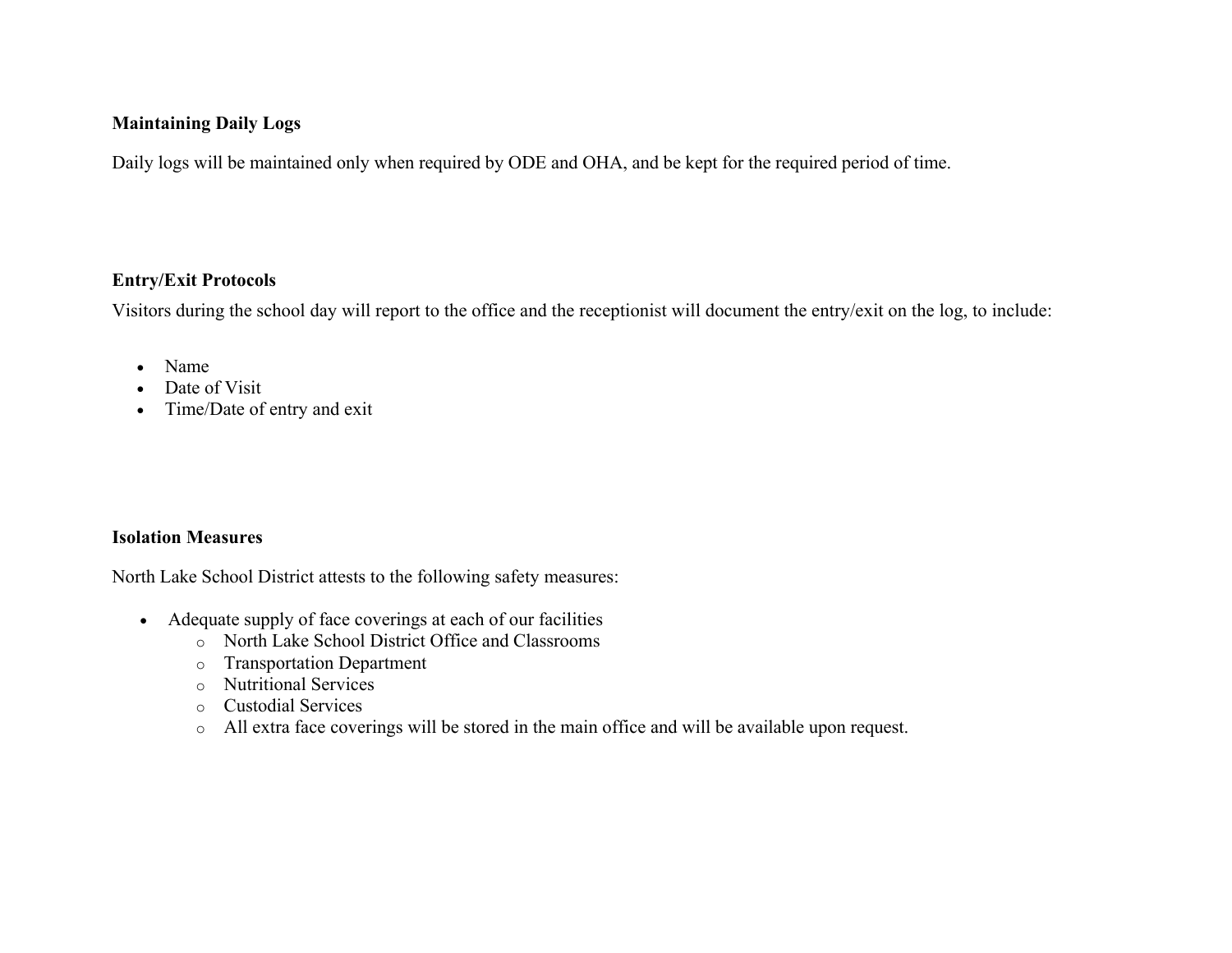- Designated space to isolate students and staff members who develop COVID-19 symptoms. Designated staff will supervise students and symptoms will be monitored by school personnel until they are able to go home.
- Masks may be used by students and supervising staff in the isolation space while waiting to go home unless students are in distress (nauseous, struggling to breathe, etc.)

Designated space for students to receive non-COVID-19 health services that is separate from COVID-19 isolation space.

## **Environmental Management**

**Hand Washing**: All students will be encouraged to use school provided hand sanitizer prior to school entry.

All students will have access to hand washing locations/hand sanitizer prior to breakfast and/or lunch. Frequent opportunities for hand washing will be provided throughout the school day.

Hand washing will be supplemented with the use of hand sanitizer.

**Equipment**: Equipment includes materials such as school supplies (scissors, glue sticks), PE and recess equipment, Science lab supplies will be cleaned daily, and between users when possible.

## **Routine Infection Prevention:**

Building wide cleaning practices will be followed during the school day by our custodial staff, including regular cleaning of common spaces including rest rooms, entry doors, external classroom doors, etc.

In the event of a COVID case in a single cohort, all common spaces linked to the infected student will be deep cleaned after school.